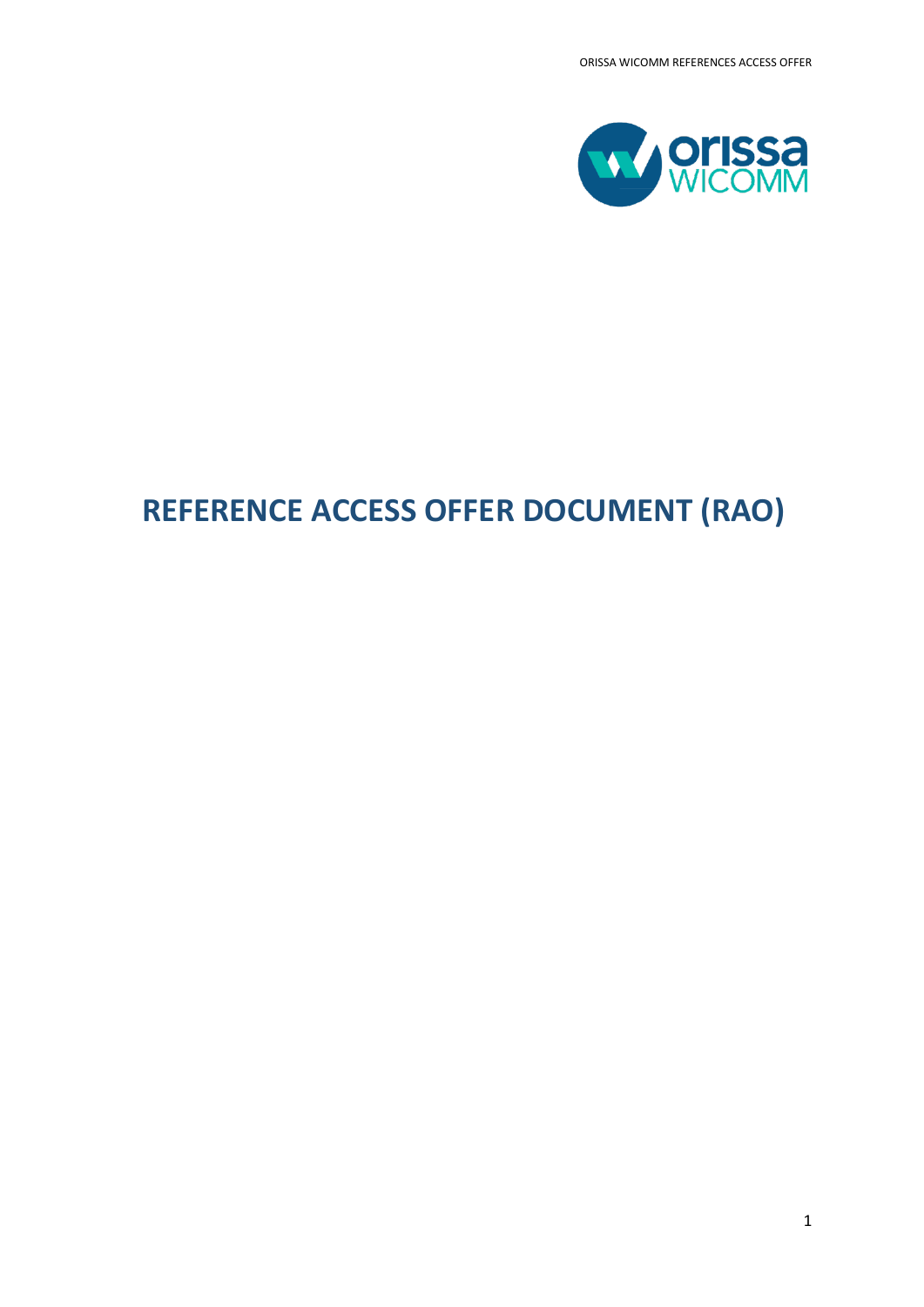# Table of Contents

| <b>Description</b>                                          |                                           |    |  |  |
|-------------------------------------------------------------|-------------------------------------------|----|--|--|
| Part 1                                                      | <b>Introduction, Background and Scope</b> |    |  |  |
| Part 2                                                      | <b>Definition and Interpretation</b>      |    |  |  |
| Part 3                                                      | <b>Principles of Access</b>               |    |  |  |
| Part 4                                                      | <b>Access Request Procedures</b>          |    |  |  |
| Part 5                                                      | <b>Provision of Information</b>           |    |  |  |
| Part 6                                                      | <b>Billing and Settlement</b>             | 15 |  |  |
| Part 7                                                      | <b>Termination</b>                        | 20 |  |  |
| SCHEDULE A SERVICE DESCRIPTION                              |                                           |    |  |  |
| Part I                                                      | <b>Infrastructure Sharing</b>             |    |  |  |
| <b>SCHEDULE B ACCESS PLANNING INFORMATION &amp; CHARGES</b> |                                           |    |  |  |
| Part I                                                      | <b>Access Seekers Planning</b>            | 26 |  |  |
| Part II                                                     | <b>OWSB Rate of Charges</b>               | 27 |  |  |
| SCHEDULE C TECHNICAL AND OPERATIONAL MATTERS                |                                           |    |  |  |
| Part I                                                      | <b>Operation and Maintenance</b>          | 28 |  |  |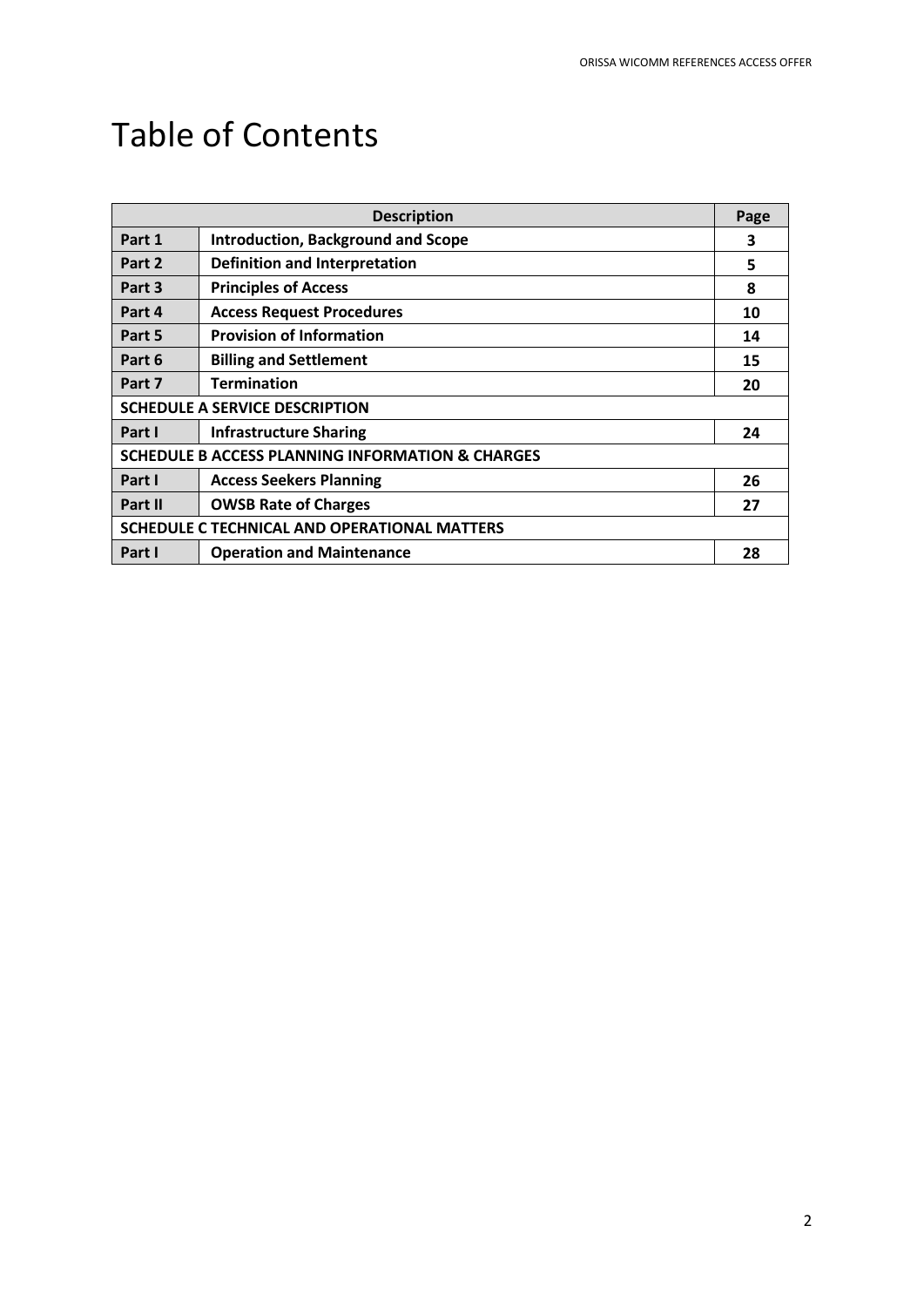# **REFERENCE ACCESS OFFER**

Version: 1 of 2019 Date: 09 May 201

## **THIS REFERENCE ACCESS OFFER IS**

**MADE BY: Orissa Wicomm (M) Sdn Bhd (OWSB),** company registration number 749922-W, a company incorporated under the laws of Malaysia and principal place of business at Suite 1.02, 1<sup>st</sup> Floor Plaza Hamodal Lot 15, Jalan 13/2, Seksyen 13, 46200 Petaling Jaya, Selangor

# ON: 09 May 2019

Issued pursuant to the Commission Determination on Access List Determination, Determination 2 of 2015 **(Access List Determination)** and the Commission Determination on the Mandatory Standard on Access, Determination No. 3 of 2016 **(MSA Determination)** and the Commission Determination on the Mandatory Standard on Access Pricing, Determination No. 1 of 2012 as varied by the Variation to Commission Determination on the Mandatory Standard on Access Pricing (Determination No. 1 od 2012) Determination 4 of 2015 **(Access Pricing Determination)**.

A. The MSA Determination deals with access to infrastructure sharing Services included in the Access List and sets out the obligations that apply to Access Seekers concerning various access issues which include:

- (i) Disclosure obligations;
- (ii) Negotiation obligations;
- (iii) Content obligations;
- B. Disclosure obligations are as set out in Section 5.3 of the MSA Determination
- C. Negotiation obligations are as set out in Section 5.3 of the MSA Determination
- D. Content obligations are as set out in Section 5.5 of the MSA Determination

# **SCOPE OF RAO**

A. Pursuant to section 5.3.3 of the MSA Determination, OWSB is pleased to prepare and maintain a Reference Access Offer (RAO) for the Facilities and/or Services listed in the Access List Determination which OWSB provides to itself or third parties.

B. This RAO specifies the procedures and process to be followed by an Access Seeker who intends to acquire the Facilities and/or Services on the Access List Determination and which:

- (i) Contains terms and conditions which are consistent with the rights and obligations set out in the MSA Determination; and
- (ii) does not include terms and conditions which are inconsistent with the rights and obligations set out in the MSA Determination.

C. OWSB's RAO are consistent with:

- (i) the standard access obligations stipulated under Section 4.1.1 of the MSA Determination and section 149 of the Act; and
- (ii) the principles of non-discrimination stipulated under Sections 4.1.5 and 4.1.6 of the MSA Determination.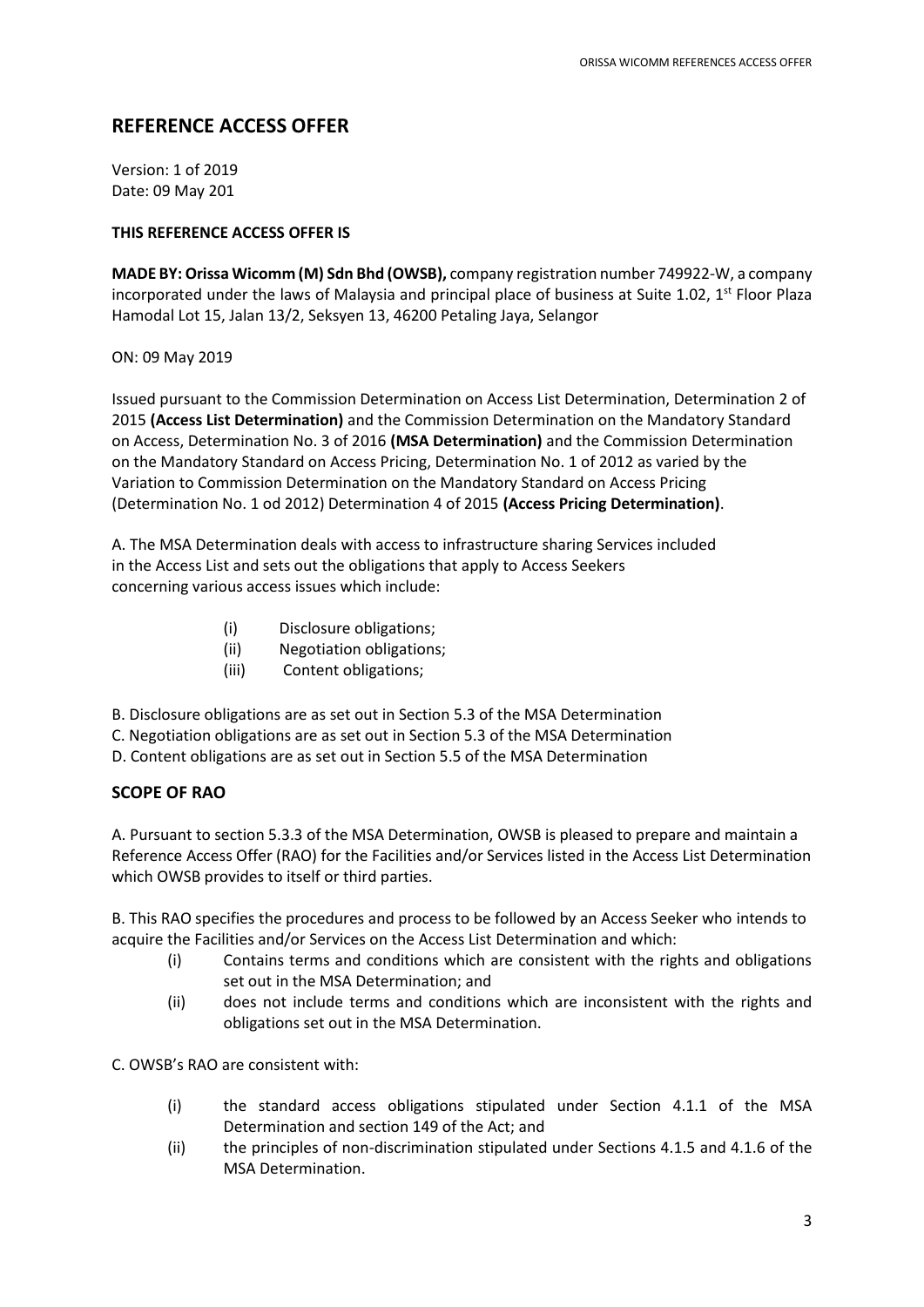# **PART 1 – OVERVIEW OF ORISSA WICOMM (M) SDN BHD REFERENCE ACCESS OFFER**

# **1. INTRODUCTION**

For the purposes of clarification, the terms and conditions of OWSB's RAO is applicable to the Facilities or Services on the Access List Determination and which is relevant to the provisioning of facilities and services within OWSB's licenses only. If the Access Seeker requests Facilities or Services outside OWSB's RAO, the terms and conditions for the provision of such Facilities or Services shall be negotiated and shall remain outside the scope of OWSB's RAO.

# **2. FACILITIES AND SERVICES PROVIDED UNDER OWSB'S RAO**

This RAO contains the terms and conditions for the following facilities and services:

(i) Infrastructure Sharing

# **3. AMENDMENTS TO OWSB'S ARD**

OWSB shall within ten (10) Business Days of making any amendment to the OWSB's ARD, provide a copy of the amendments, or an amended copy of OWSB's ARD to: a) the Access Seeker who is being provided with access to infrastructure sharing listed on the Access List under OWSB's ARD; and b) The Access Seeker who has requested OWSB's ARD within the period of ninety (90) days prior to the making of such amendments, unless the Access Seeker has already indicated that it does not wish to proceed with an Access Request.

# **4. NOTICE OF WITHDRAWAL, REPLACEMENT AND VARIATION OF OWSB'S RAO**

- A. If the Commission revokes, varies or replaces the Access List Determination relating to the Facilities or Services listed on the Access List Determination under section 56 of the Act, OWSB may, by giving written notice to all Access Seekers to whom it is supplying Facilities or Services under OWSB's RAO, withdraw or replace OWSB's RAO with effect from a date no earlier than the effective date of the Commission's revocation.
- B. OWSB shall comply with Sections 7.4.2 and 7.4.3 of the MSA Determination where it withdraws or varies OWSB's RAO pursuant to Section 4.A
- C. In addition to Section 4.B above, OWSB may give the Access Seekers to whom it is supplying Facilities and Services under OWSB's RAO a notice of a variation or replacement of OWSB's RAO to affect such variations that are necessary or appropriate in the event of:
	- (i) the occurrence of a Legislative Event that materially affects the rights or obligations of OWSB under OWSB's RAO; or
	- (ii) the occurrence of a Regulatory Event that relates to OWSB; or
	- (iii) a review by the Commission of the MSA Determination pursuant to Section 7.5 of the MSA Determination.
- D. Notwithstanding Sections 1.5.1, 1.5.2 and 1.5.3 above, OWSB may subject to Section 1.4 above, replace OWSB's RAO at any time.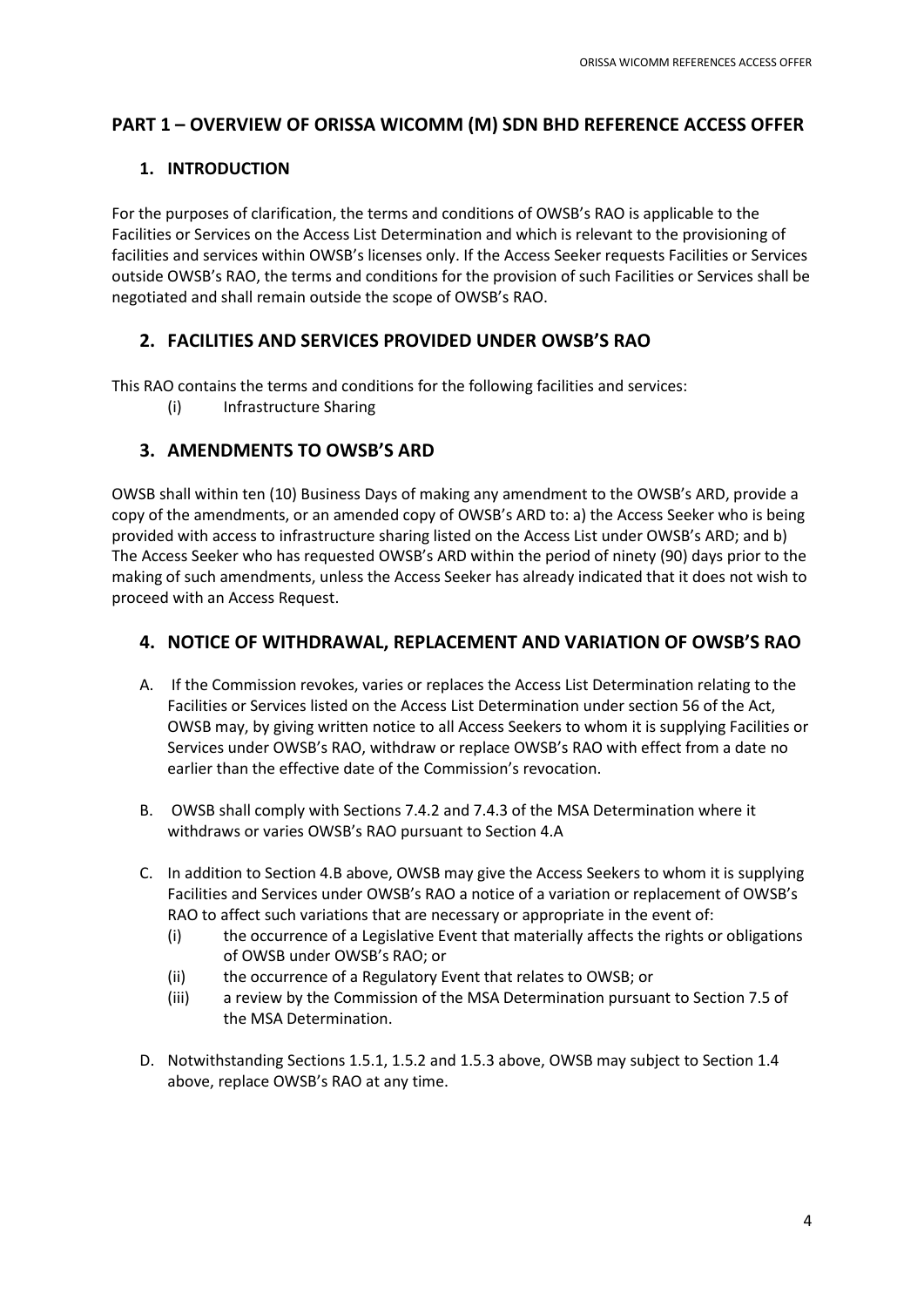# **5. AVAILABILITY**

- A. OWSB's ARD shall be made available to an Access Seeker:
	- (i) on written request, at OWSB's principle place of business; and
	- (ii) on a publicly accessible website a[t www.orissawicomm.com.my](http://www.orissawicomm.com.my/)
- B. Prior to the provision of OWSB's ARD to the Access Seekers, the Access Seekers shall be required to enter into a Confidentiality Agreement which shall be made separately.
- C. Any communication in respect of OWSB's RAO should be made in writing to:

**Attention:** SALES DEPARTMENT Address: Suite 1.02, 1<sup>st</sup> Floor Plaza Hamodal Lot 15, Jalan 13/2, Seksyen 13, 46200 Petaling Jaya, Selangor **Email:** sales@orissawicomm.com.my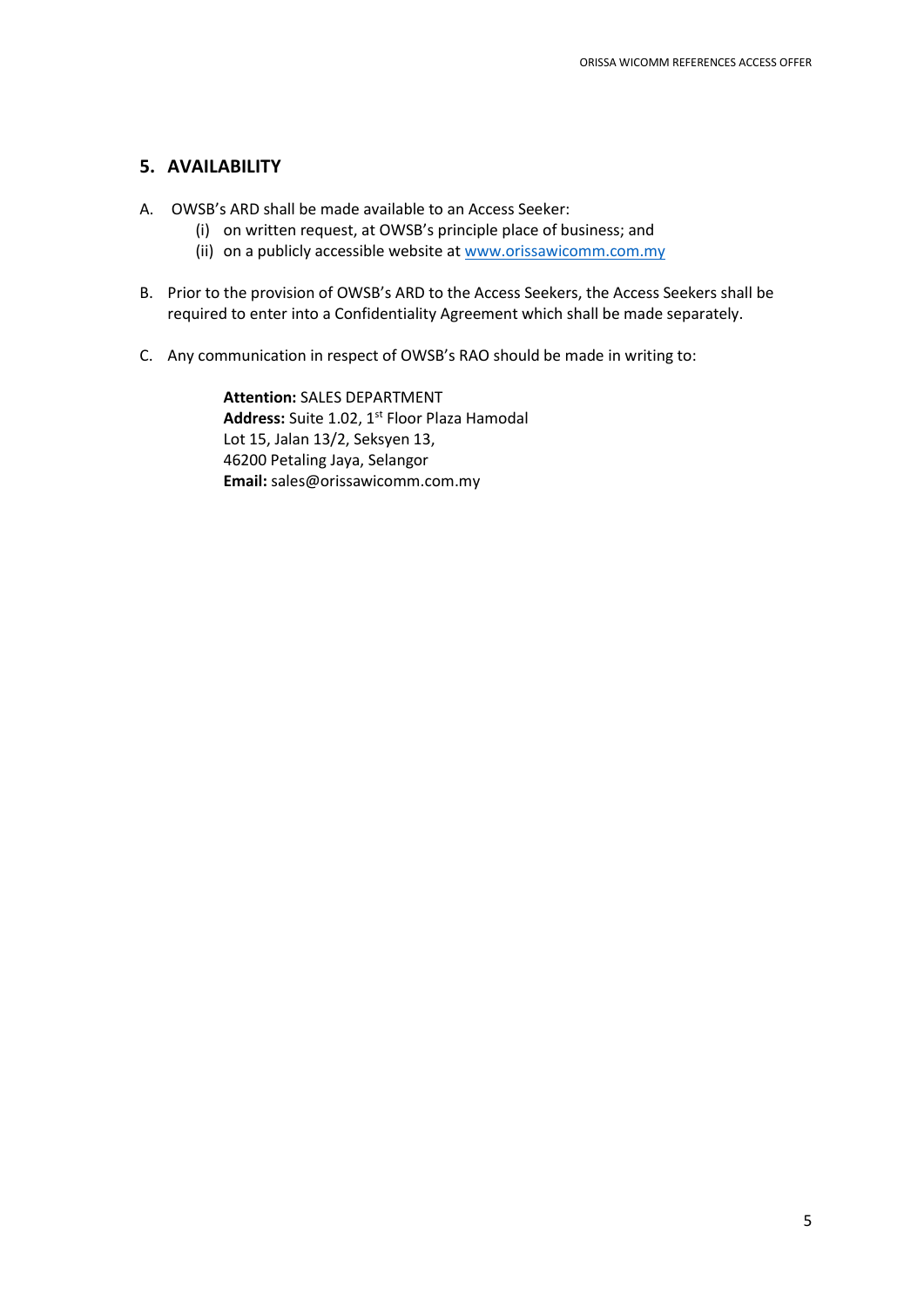# **PART 2 – DEFINITION AND INTERPRETATION OWSB'S REFERENCE ACCESS OFFER DOCUMENT**

#### **The following words have these meanings in this OWSB's ARD unless the contrary intention appears:**

**"Act"** means the Communications and Multimedia Act 1998

**"Access Agreement"** means

(a) a Model Access Agreement or

(b) an agreement which is commercially negotiated between the Operators based on the AAT. Whereby OWSB provides requested facilities or services listed in the access list determination to the access seeker in accordance with the terms therein contained and registered with the commission in accordance with Section 150 of the Act.

**"Access Charge"** means a charge paid by the Access Seeker to OWSB for accessing the Facilities and/or Services listed on the access List Determination provided by OWSB.

**"Access List"** means the list of Infrastructure sharing determined by the Commission under Section 146 of the Act.

**"Access List Determination"** means the Commission Determination on Access List, Determination No. 1 of 2005; which came into operation on 1st July 2005 read together with the Variation to Commission Determination on Access List (Determination No. 1 of 2005), Determination No. 1 of 2009 and Determination No.2 of 2015 which came into force on 1 st September 2015.

**"RAO Term"** means the period of three years from the date set out in Section 1.1 or such other period as may be specified by OWSB from time to time.

**"Access Request"** means a request for access to Infrastructure sharing on the Access List Determination made by the Access seeker to OWSB and containing the information in Section 4.1.3. **"Access Seeker"** means an Access Seeker who;

a) is a network facilities provider, network service provider, application service provider or content application service provider and who is a licensee as defined in the Act; and

b) makes a written request for access to the Infrastructure sharing listed in the Access List Determination.

**"Associated tower sites"** is the space surrounding the tower where the Access Seeker may place its cabin or outdoor support equipment including space required for cable gantry connecting to the tower and generator-set OWSB'S REFERENCE ACCESS OFFER DOCUMENT

**"Bank Guarantee"** means the guarantee executed and to be granted to OWSB on behalf of the Access Seeker by a bank approved by OWSB pursuant to Section 4.3

**"Billing Dispute"** means the dispute of an invoice prepared by an Access Seeker to the Other Access Seeker which is made in good faith.

**"Billing Period"** means the period over which the supply of access to Facilities or Services is measured for the purposes of billing as contemplated in Chapter 6, which shall be more than **thirty one (31)** days and in accordance with the relevant calendar month, unless otherwise agreed between the Operators.

**"Business Day"** means a day other than a Saturday and Sunday or in states where Friday is observed as the weekly holiday, Thursday and Friday or a day which is lawfully observed as a national public holiday on the same day around Malaysia; .

**"Charges"** means the sums payable by the Access Seeker to OWSB for the provision of Infrastructure sharing listed in the Access List Determination.

**"Commencement Date"** means the date on which the Operators enter into the Access Agreement or such other date as agreed between the Operators.

**"Commission"** means the Malaysian Communication and Multimedia Commission established under the Malaysian Communication and Multimedia Commission Act 1998.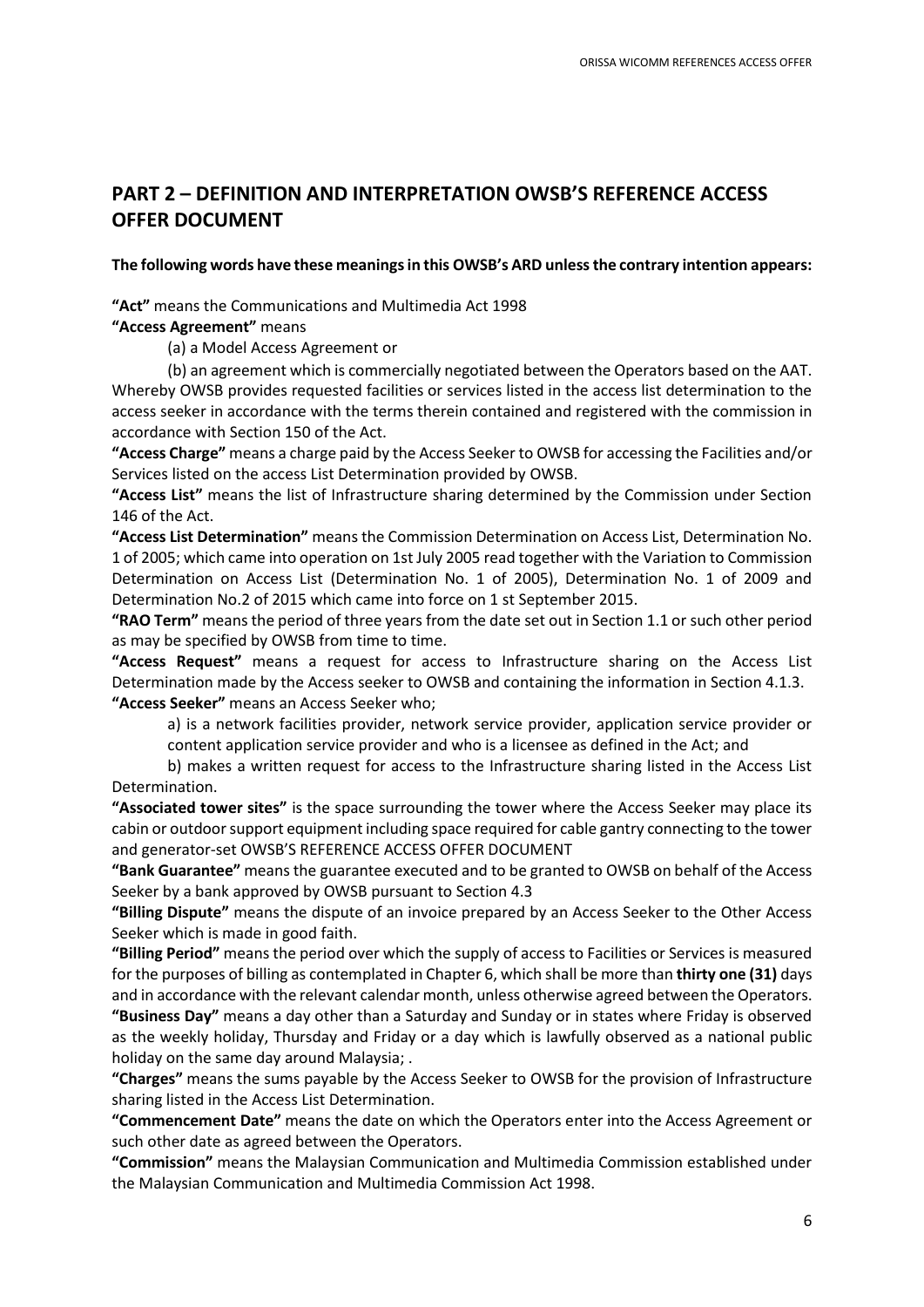**"Communication"** means any communication, whether between persons and person, things and things, or persons or things in the form of sound, data, text, visual image, signals, or any other form or any combination of those forms and, where the context permits, includes a Communication Attempt.

"**Communication Information**" means information in respect of Communications made during the Billing Period which may be required by OWSB and to be specified for each Facility or service provided under Chapter 6 (Billing & Settlement).

**"Communications Service"** means the network facilities, network services, application services and/or content application services provided by the Operator, as the case may be, pursuant to its Licence(s).

**"Confidentiality Agreement**" means a confidential agreement entered into between the Operators in accordance with Section 5.3.8 of the MSA Determination.

**"Creditworthiness Information"** means the information required by OWSB to assess the creditworthiness of the Access Seeker which is more particularly described in Section 4.2 of OWSB's ARD and such other information as may be required from time to time.

**"Customer"** means in relation to an Operator, a person having a contractual relationship with the Operator for the provision of Communications Services.

**"Determination"** means any lawful determination made by the Commission and/or the Minister, pursuant to the Act. OWSB'S REFERENCE ACCESS OFFER DOCUMENT

**"Direction"** means any lawful direction made by the Commission pursuant to Chapter 1 of Part V of the Act.

**"Due Date"** means, in respect of an invoice, thirty (30) days from the date of receipt of an invoice.

**"Effective Date"** means the date on which the relevant portions of the Access Agreement requiring registration is duly registered with the Commission under Section 150 or the Act in its entirety (and such registration is notified in writing to the Access Seekers).

**"Equipment"** means any equipment (whether hardware or software), or device which is part of or within the Network.

**"Infrastructure sharing"** means infrastructure sharing and/or other infrastructure sharing which facilitate the provision of network services.

**"Handover Date"** means the date on which access to be the Infrastructure as endorsed by a Certificate of Acceptance hereunder is given to the Access Seeker for installation of Equipment at that Site.

**"Handover"** shall be construed accordingly

**"Infrastructure sharing"** shall have the meaning as defined in Part I of Schedule A

**"Insurance Information"** means the insurance information required by OWSB pursuant to Section 4.4 **"Invoice"** means the invoice for amounts due in respect of the supply of requested Infrastructure sharing listed in the Access List Determination during a Billing Period

**"Letter of Undertaking"** refers to the letter in the form set out in Part II of Schedule C by the Access Seekers to OWSB where, upon receipt of such Letter of Undertaking, OWSB shall acknowledge and thereafter execute the work commencement in relation to an infrastructure Project as Infrastructure sharing.

**"License"** means an individual license granted by the Minister pursuant to the Act for Communication Services

**"License Fee"** means the monthly fee payable by an Access Seeker according to the payment structure pursuant to the Master Agreement set out in Schedule B and as recorded in the relevant Letter of Offer in Part III of Schedule C

**"Manuals"** means the Technical and Implementation Manual, the Access Seekers and Maintenance Manual and Other Manuals which the Access Seekers establish pursuant to the Access Agreement

**"Master Agreement"** means the main Agreement entered between OWSB and the Access Seeker (that has confirmed the demand for utilization of infrastructure sharing services once Access Request is established and agreed upon)

**"Minimum Value"** for the purpose of calculating the Security Sum means the total estimated value of access to the requested Infrastructure sharing provided (based on the most recent OWSB'S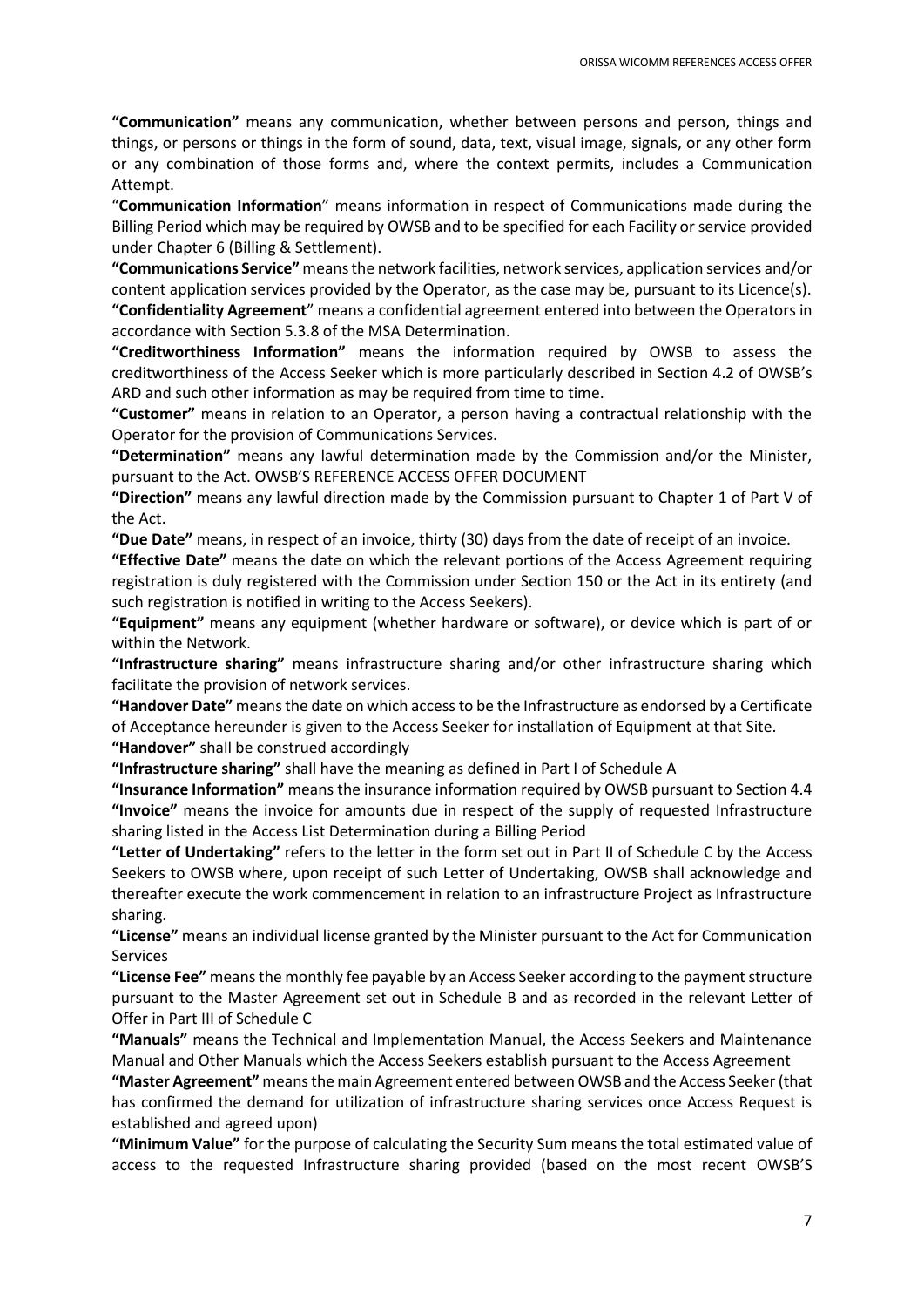REFERENCE ACCESS OFFER DOCUMENT amounts invoice for those requested Infrastructure sharing) or to be provided by OWSB to the Access Seeker for a ninety (90) days period.

**"Minister"** means the Minister of Energy, Communications and Multimedia or, if different, the Minister administrating the Act

**"Model Access Agreement"** means the model agreement entered into pursuant to an Access Request **"Network"** means network facilities and/or network services comprising a system, or a series of systems within Malaysia, that carries or is capable of carrying communications by means of guided or unguided electromagnetic energy or both.

**"Operators"** means OWSB and the Access Seeker collectively;

**"Other Operator"** means either

(a) OWSB; or

(b) the Access Seeker,

as the context requires. **"Review"** means a review of the MSA Determination pursuant to Section 6.5 of the MSA Determination

**"RM"** means Ringgit Malaysia which shall be the monetary currency used by OWSB's ARD unless otherwise provided "Security Sum" means the security, either in the form of a Bank Guarantee or cash, deposited with OWSB for the supply of Infrastructure sharing listed on the Access List

**"Security Sum"** means the security, either in the form of a Bank Guarantee or cash, deposited with OWSB for the supply of Infrastructure sharing listed on the Access List OWSB'S REFERENCE ACCESS OFFER Page 12 of 49 Determination which is more particularly described in Section 4.3; and which amount is equivalent to the Minimum Value

**"Services"** means network services and/or other services which facilitate the provision of network services or applications services which are offered in OWSB's RAO and listed in the Access List Determination.

**"Standard Access Obligations"** has the meaning prescribed in section 149 of the Act

**"OWSB"** means Orissa Wicomm (M) Sdn Bhd and in OWSB's RAO, is OWSB unless otherwise stated.

#### **In OWSB's RAO except where the contrary intention appears;**

- (i) the singular includes the plural and vice versa; and
- (ii) a document includes all amendments or supplements to that document, or replacements or novation's of it; and
- (iii) a reference to statute, ordinance, regulations, code or other law and other instruments under it, shall include any statute, ordinance, regulation, code and other law consolidating, amending, re-enacting or replacing of any of them from time to time relating thereto or in connection therewith; and
- (iv) a reference to a person includes a firm, body corporate, unincorporated association or an authority; and
- (v) a reference to a person includes the person's executors, administrators, successors, substitutes (including, without limitation, persons taking by novation), and assigns; and
- (vi) if the day on which the payment of money falls due is not a Business Day, the due date shall be deemed to be the Next Business Day and any reference to Act that have to be done or to be done by or on before a particular day or Business Day means by or on before a particular day or Business Day means by or on before the close of business at 6.00pm on that particular day or Business Day; and
- (vii) a reference to a related body corporate of an Access Seeker has the same meaning as in the Companies Act 1965; and
- (viii) a reference to a third person is a reference to a person is a reference to a person who is not a party to this RAO; and headings are included for convenience and do not affect the interpretation of OWSB's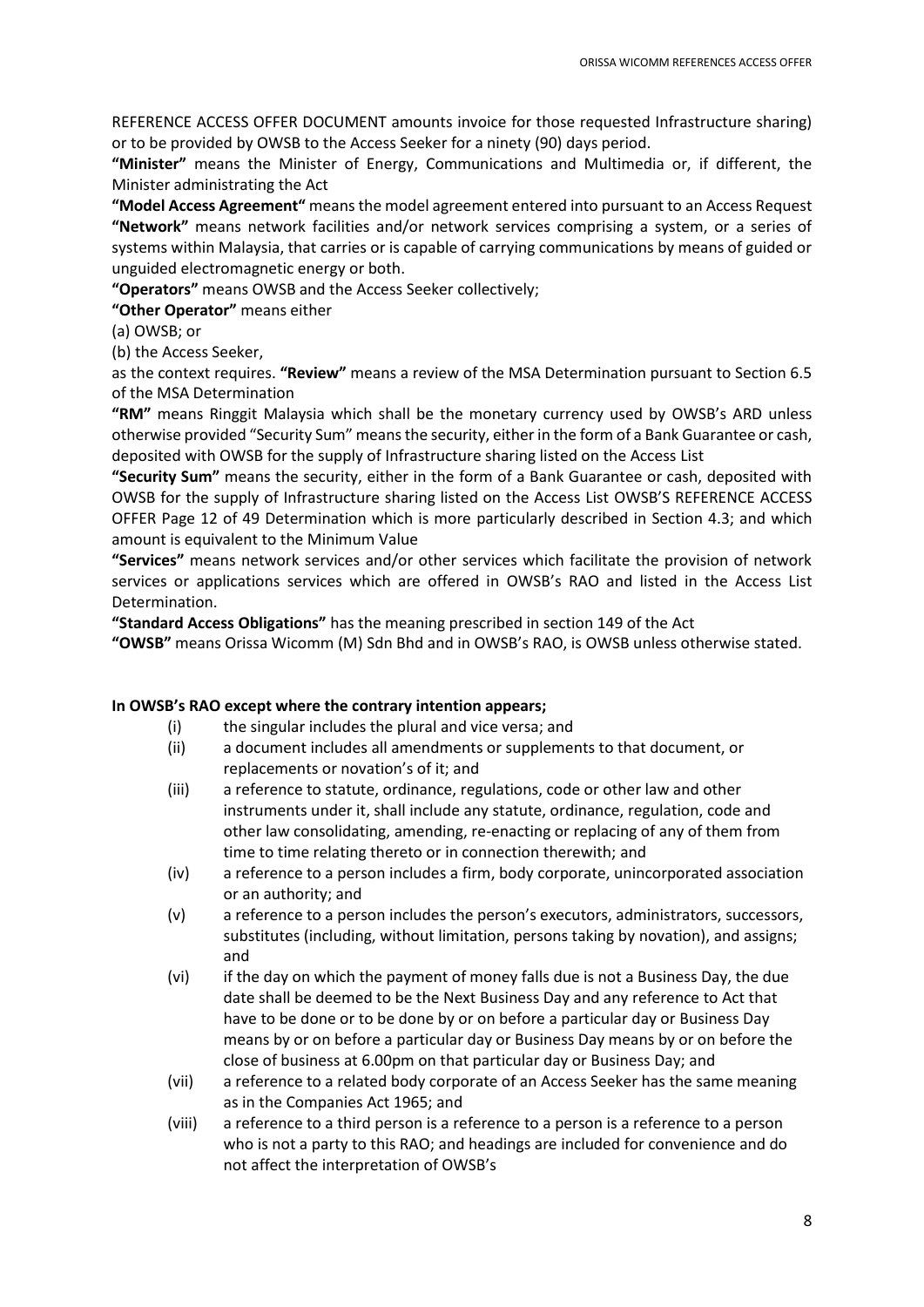# **PART 3 – INFRASTRUCTURE SHARING**

- A. Infrastructure Sharing is a Facility and/or Service which comprises the following:
	- (i) provision of physical access, which refers to the provision of space at specified network
- B. Specified network facilities include towers and Associated Tower Sites.

C. Physical access includes power, environmental services (such as heat, light, ventilation and airconditioning), security, site maintenance and access for the personnel of the Access Seeker.

D. Provision of space at Associated Tower Sites includes space where the Access Seeker may place its cabin or outdoor equipment and space required for cable gantry connecting to the tower and generator set.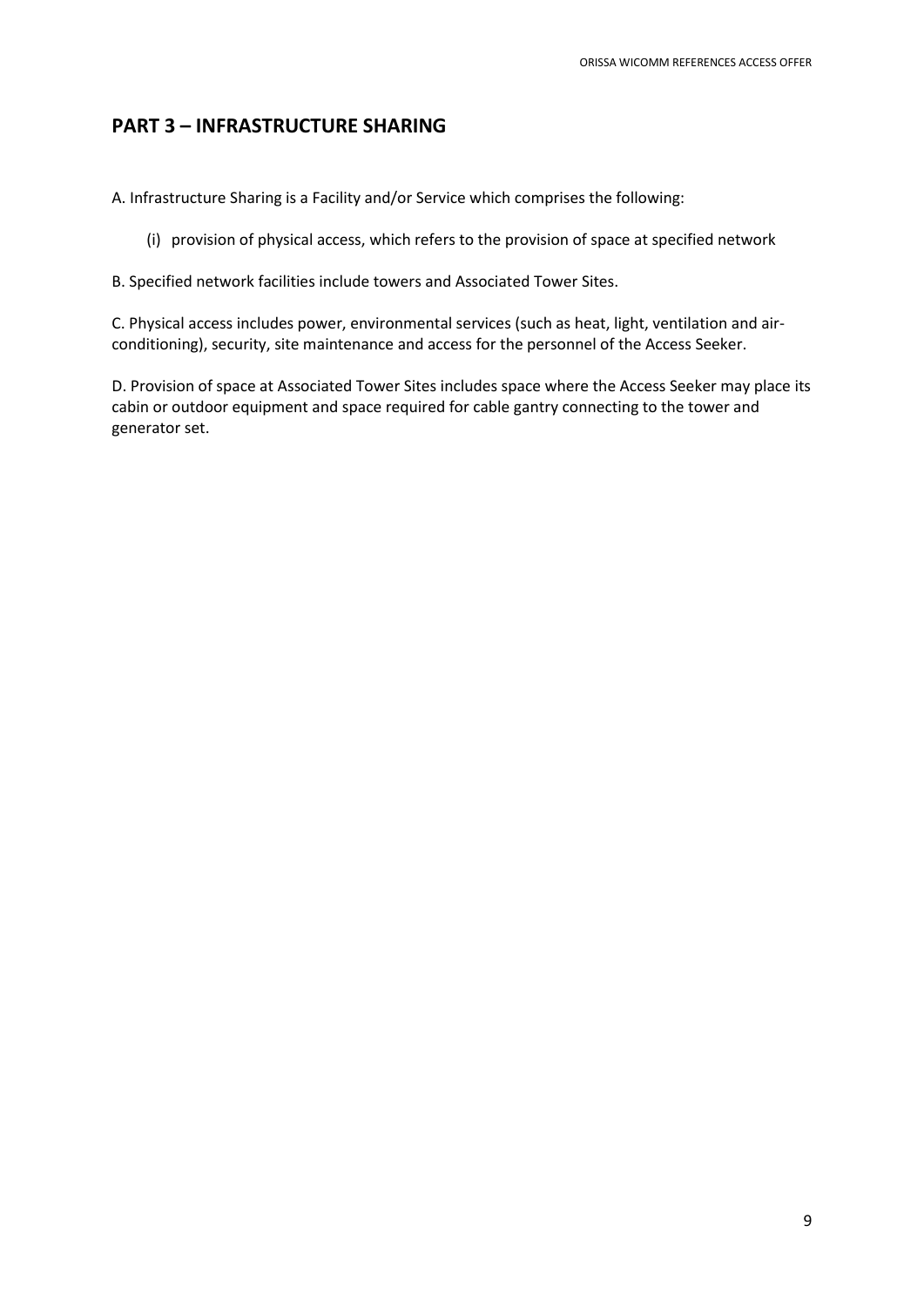# **PART 4 – PRINCIPLES OF ACCESS**

# **A. Access Services**

This RAO applies only to the Access Service (s) listed and described in Schedule B.

# **B. Eligibility for Access of Services**

(i) OWSB shall at its discretion and in a manner consistent with the License(s) granted (and the license rights accorded therein) by the Minister to the Access Seeker, provide to the Access Seeker with access to Access Ser-vice (s) on reasonable terms and conditions as set out in this OWSB's RAO.

(ii) For the purposes of clarification, consistent with Government policy and Determinations by the Commission (and its predecessor), an Access Seeker may only request for access to any or all of the Facilities or Ser-vices listed in the Access List as contained in OWSB's RAO where the Ac-cess Seeker has been granted: -

- a) an individual network facilities provider license and/or;
- b) an individual network services provider license and/or;
- c) a content applications services provider license and/or
- d) an applications service provider license;

Provided that such request is made in writing by the Access Seeker to OWSB.

(iii) An Access Seeker may not request for the Access Service (s) where the Access Service(s) are to be used in connection with an activity or activities in which the Access Seeker is not licensed to provide.

## **C. Standard Access Obligations**

## (i) Access Terms and Conditions

OWSB shall subject to Section 3.2, supply the Access Service(s) to the Ac-cess Seeker on reasonable terms and conditions.

(ii) Principles of non-discrimination

OWSB shall treat an Access Seeker on a non-discriminatory basis as re-quired by the Standard Access Obligations in relation to the supply of Ac-cess Service(s).

The access provided by OWSB to the Access Seeker shall be consistent with:

- a) The principles set out in section 4.1.5 and 4.1.6 of the MSA Determination; and
- b) Section 149(2) of the Act

(iii) Customer Principles

Where applicable OWSB shall observe and comply with the customer relationship principles set out in Section 4.3 of the MSA Determination.

## **D. Negotiation Principles**

## (i) Intellectual Property

An Operator shall only use such Intellectual Property and information provided by another Operator for the purposes of providing access to the Ac-cess Service(s). An Operator must not use such Intellectual Property or information for the development or marketing of other Communication Services or equipment by that Operator, its affiliates or third parties.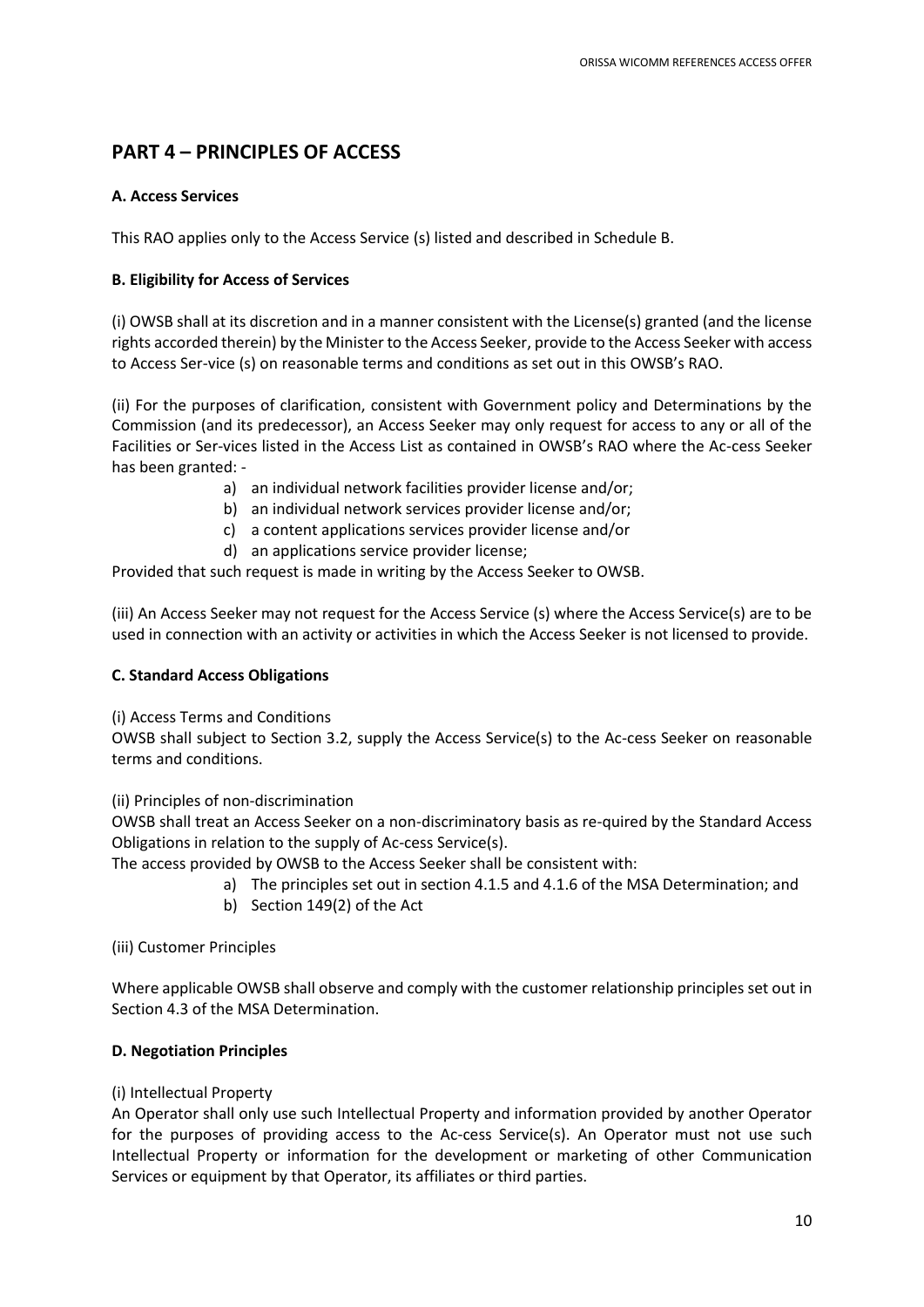(ii) Good faith and Dispute Resolution

Each party shall co-operate, in good faith and commercially reasonable manner, in negotiating and implementing the terms of the Access Agreement. This includes:

- a) acting promptly, honestly and not perversely, capriciously or irrationally;
- b) avoiding the imposition of unreasonable restrictions or limitations on the provision of access to the Access Service(s) (such as refusing to provide particular forms of access that OWSB provide to itself); and
- c) avoiding unnecessary dispute and use all reasonable endeavours to re-solve any disputes promptly and fairly which arising from or in connection with OWSB's RAO. If any dispute or difference of any kind shall arise between the parties in connection with or arising out of OWSB's RAO, the Dispute Resolution Procedure in Annexure A of the MSA Determination shall be adhered to

An Operator must protect from disclosure any confidentiality information provided by another Operator given in the course of negotiating an Ac-cess Agreement or during the term of OWSB's RAO in accordance with the Confidentiality Agreement signed between the parties.

(iii) Necessary Third-Party Involvement Causing or Contributing to Non-compliance in Timeframe If:

- a) OWSB fails to comply with a timeframe under this RAO; and
- b) OWSB considers such failure was caused or contributed to by necessary thirdparty involvement or other matters reasonably outside OWSB's control (for example, where approval from local or other authority is required)

OWSB must notify the Commission of such non-compliance and such third-party involvement, and provide contact details of such third party, to permit the Commission to investigate the noncompliance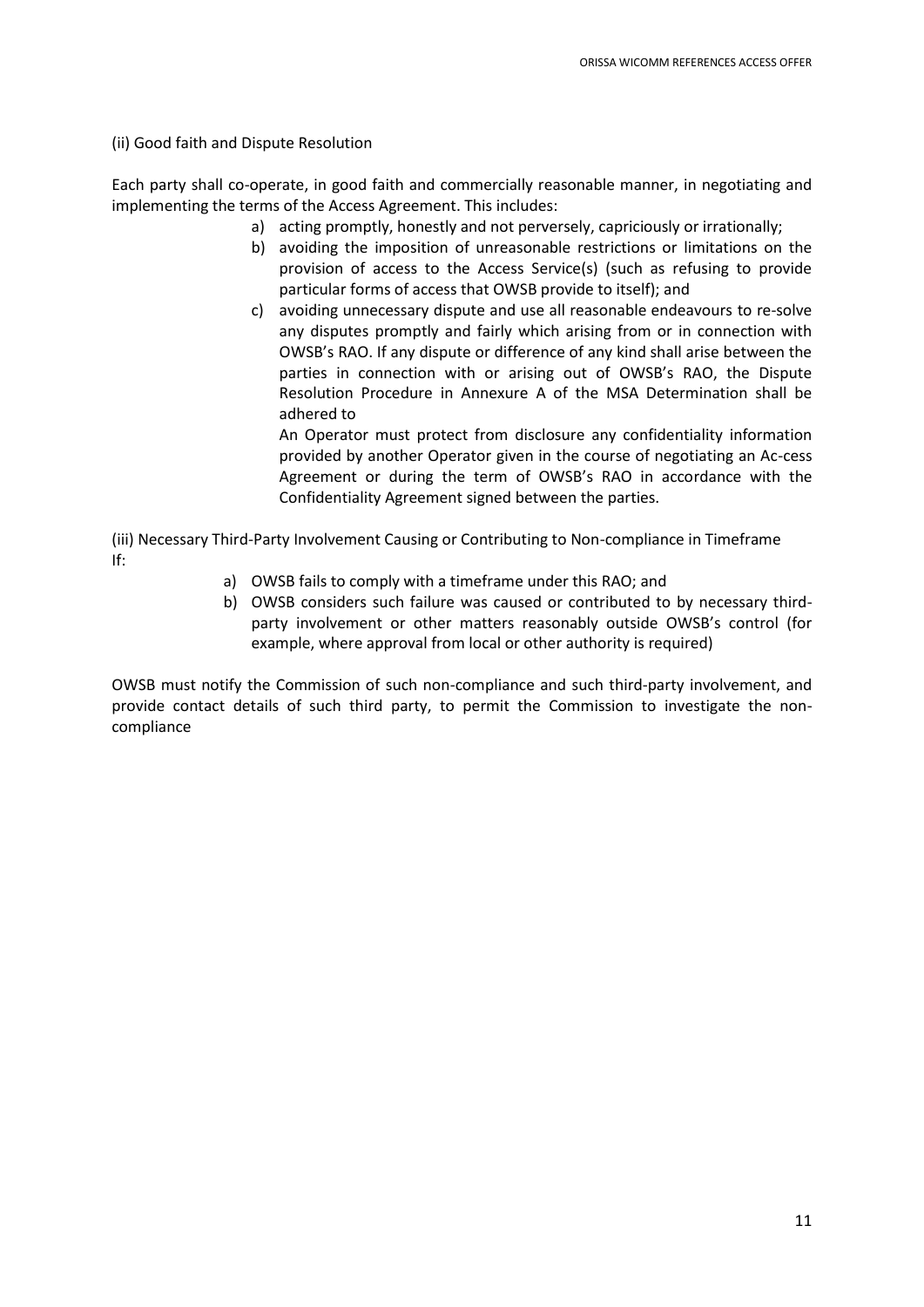# **PART 5 – ACCESS REQUEST PROCEDURES**

# **A. Application for Access to Services**

(i) an Access Seeker shall request OWSB to supply Infrastructure sharing listed in the Access List Determination to it by serving an Access Request to OWSB

(ii) the purpose of such Access Request is to provide OWSB with sufficient information to assess the Access Seeker's request for the supply of Infrastructure sharing listed in the Access List Determination under OWSB's RAO

(iii) The Access Request must:

- a) contain the name and contact details of the Access Seeker;
- b) specify the Infrastructure sharing listed in the Access List Determination in respect of which access is sought;
- c) indicate whether the Access Seeker wishes to accept OWSB's RAO or negotiate an Access Agreement;
- d) contain the information (if any) as set out in Section 5.3.6 of the MSA Determination that the Access Seeker reasonably requires OWSB to provide for the purposes of the access negotiations;
- e) contain two (2) copies of Confidentiality Agreement properly executed by the Access Seeker in the form prescribed by OWSB in Annexure 1;
- f) specify forecasts of the capacity which the Access Seeker reasonably requires, having regard to OWSB's disclosed provisioning cycle as described in Part I and Part V of Schedule C;
- g) provide the relevant information relating to the Access Seeker's Network and the functionality of its services, to the extent that the Access Seeker is aware that such information may affect OWSB's Network;
- h) contain confirmation that the Access Seeker is not currently being supplied with the requested Facility listed in the Access List Determination or if so, the reasons for the additional request for the said Facility;
- i) specify the type of communications licenses held by the Access Seeker and a copy of the license where a copy had not been previously provided;
- j) contain Creditworthiness Information as set out in Section 5.B;
- k) be accompanied by a Security Sum as set out in Section 5.C;
- l) contain Insurance Information as set out in Section 5.D;
- m) contain relevant technical information relating to the interface standards of the Access Seeker; and
- n) contain such other information that OWSB may reasonably request.

## **B. Credit Worthiness Information**

The Creditworthiness Information that is required to accompany an Access Request includes but shall not be limited to:

- a) a letter, signed by the executive director of the Access Seeker, stating the Access Seeker is not insolvent and is not under any external administration or under similar form of administration under any laws applicable to it in any jurisdiction
- b) a copy of the Access Seeker's most recently published audited balance sheet and audited profit and loss statement; and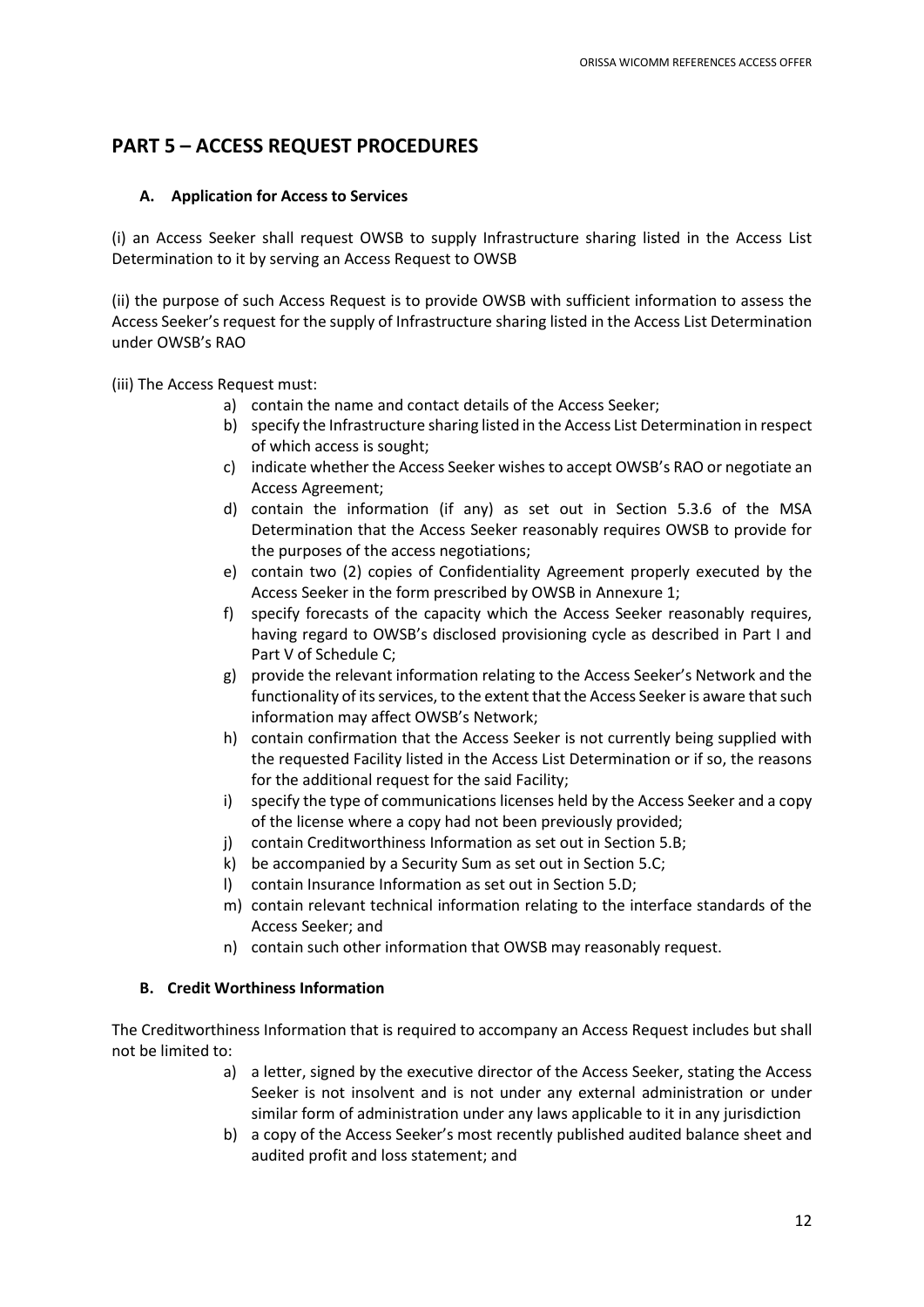c) such other information as may be reasonably requested b OWSB provided that such information are information which are publicly available

(i) the Creditworthiness Information shall commensurate with an estimate of the value of the access to the Infrastructure sharing to be provided by OWSB to the Access Seeker over a ninety (90) day period

# **C. Security Sum**

(i) An Access Request shall be accompanied by a Security Sum. The Security that may be given by the Access Seeker may be in term of either:

- a) Bank Guarantee; or
- b) Cash Sum

(ii) OWSB is not obliged to consider entering into an Access Agreement with the Access Seeker pursuant to OWSB's RAO until the Access Seeker has amongst other things, provided (at the Access Seeker's costs) to OWSB such Security Sum on terms and conditions reasonably acceptable to OWSB.

## **D. Insurance Information**

(i) Subject to Section D.(ii), an Access Request shall be accompanied by the following insurances:

- a) Worker's Compensation and/or Social Security Insurance and/or Employer's Liability Insurance and/or other insurance with statutory limits as required by the laws of Malaysia to provide for payment to its employees employed or in connection with the work covered by the Access Agreement that may be entered into and/or their dependants; and
- b) Comprehensive General Liability Insurance of an amount which is not in excess of Ringgit Malaysia Five Million (RM5,000,000.00) for any one claim or series of claims arising out of an accident or occurrence in connection with the Access Agreement that may be
- c) entered into resulting in bodily injury and/or personal including death and property damage of an Access Seeker which may arise out of or in consequence of any acts or omissions of the Other Access Seeker. Such policy shall include contractual liability
- (ii) For the purpose of clarification, the insurance provided by the Access Seeker pursuant to Section

(iii) shall commensurate with the reasonable sum which is to be agreed by OWSB

## **E. Processing of Access Request**

(i) Acknowledgement of Receipt of access request OWSB shall, within ten (10) Business Days of receipt of the Access Request, inform the Access Seeker in writing that it has received the Access Request and: a) subject to section E.(iii), request additional information from the Access Seeker where there is a need for further information, prior to considering the Access Request; or b) indicate whether it is willing to provide access to Infrastructure sharing listed in the Access List Determination in accordance with OWSB's RAO Subject to the additional information being received by OWSB within twenty (20) Business Days from the date of request, OWSB shall reconsider the Access Request in accordance with this Section E.(i) upon receipt of such additional information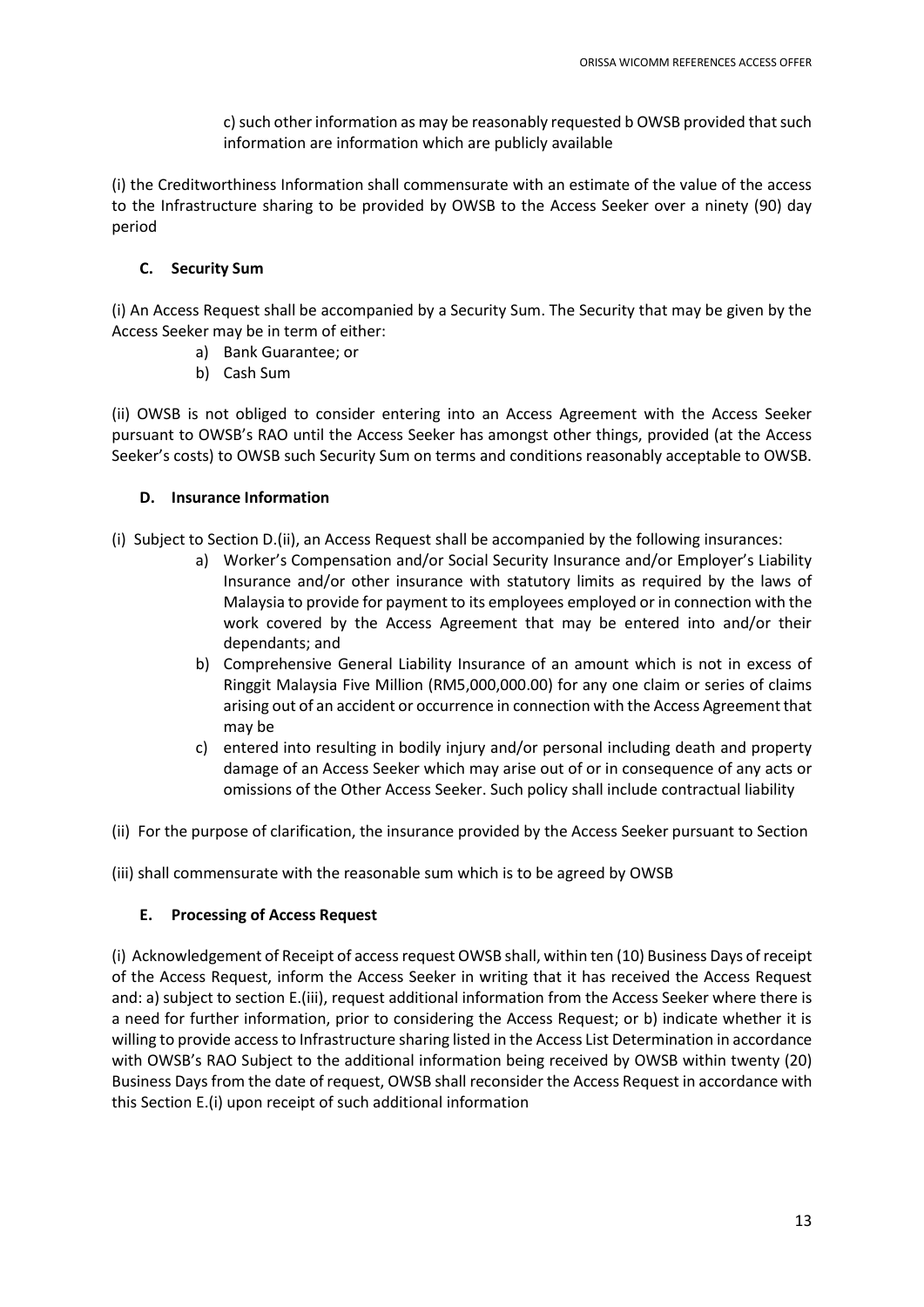(ii) Non-refundable processing fee

- a) Subject to clause (b) of Section E.(ii) OWSB may charge an Access Seeker a nonrefundable processing fee for undertaking the necessary administrative work to process the Access Request
- b) the non-refundable processing fee is only applicable to requested infrastructure sharing listed in the Access List Determination that can be offered and made available by OWSB
- c) in the event that additional and non-routine work is required in order to process the Access Request, OWSB may charge a separate fee for undertaking such additional work. If the Access Seeker does not proceed with the Access Request accepted by OWSB, the processing fee will not be refunded to the Access Seeker

(iii) Resources charge, in accordance with Section 5.7.28 of the MSA Determination OWSB may charge an Access Seeker a resource charge to be determined by reference to the costs incurred by OWSB for the allocation of manpower and other resources to enable the Access Seeker to test and provide new Infrastructure sharing for the purposes of interconnection

(iv) Request for information OWSB shall comply with Section 5.4.16 of the MSA Determination where it requests additional information from the Access Seeker pursuant to Section 4.5.1 (a).

## **F. Assessment of Access Request**

(i) Reasons for Refusal Without limiting any other grounds that may be relied upon under the Act, OWSB may refuse to accept an Access Request for the supply of a Facility listed on the Access List Determination and accordingly may refuse to supply that Facility to the Access Seeker for any of the following reasons:

- a) in OWSB's reasonable opinion, the Access Seeker's Access Request was not made in good faith;
- b) in OWSB's reasonable opinion, the Access Request does not contain the information reasonably required by OWSB's RAO provided that OWSB has sought the information from the Access Seeker under Section E.(i) of OWSB's RAO and has not received that information within twenty (20) Business Days of making such a request;
- c) OWSB does not currently supply or provide access to the requested Infrastructure sharing listed in the Access List Determination to itself or to any third parties, except where the access Seeker compensates OWSB for the supply of access to such Infrastructure sharing;
- d) It is not technically feasible to provide access to the requested Infrastructure sharing listed in the Access List determination;
- e) OWSB has insufficient capacity to provide the requested Infrastructure sharing listed in the Access List Determination;
- f) There are reasonable grounds in OWSB's opinion to believe that the Access Seeker would fail to make timely payment for the supply of the relevant Facility listed in the Access List Determination;
- g) There are reasonable grounds in OWSB's opinion to believe that the Access Seeker would fail, to a material extent, to comply with the terms and conditions applicable to the supply of the Infrastructure sharing listed in the Access List Determination; or
- h) There are reasonable grounds for OWSB to refuse access in the national interest

(ii) Determination of technical infeasibility

For the purpose of determining technical infeasibility in section F.(i)(d), the Access Seekers shall comply with Section 5.4.17 of the MSA Determination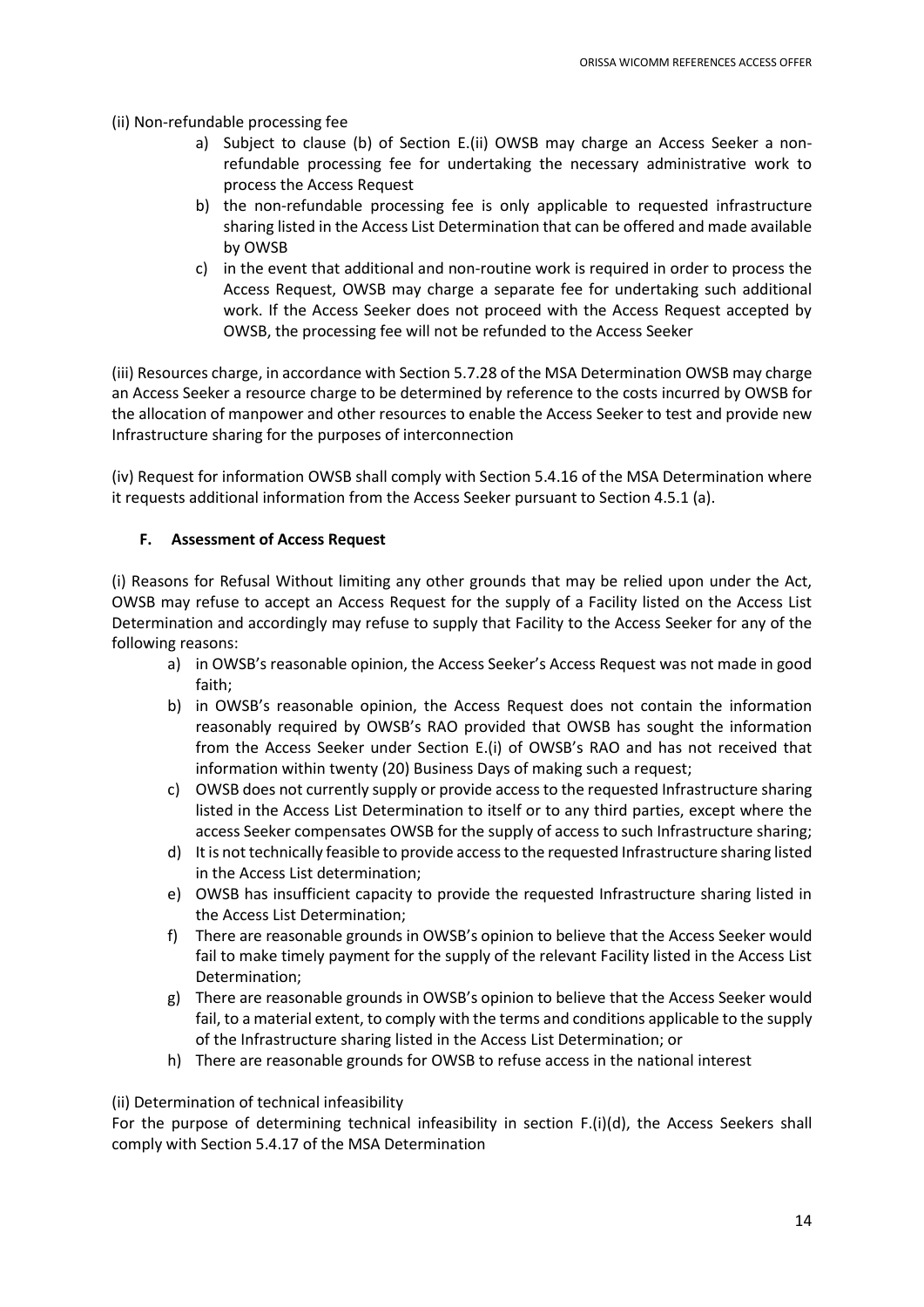## (iii) Determination of capacity constraints

For the purpose of determining capacity constraints in Section F.(i), the Access Seekers shall comply with Section 5.4.18 of the MSA Determination

(iv) Assessment of the Access Seeker's ability to pay for supply of relevant Infrastructure sharing listed in the Access List Determination Examples of reasonable grounds for OWSB's belief as mentioned in Section F.(i)(f) mentioned above include evidence that the Access Seeker is not in the reasonable opinion of OWSB creditworthy

(v) Assessment of the Access Seeker's ability to comply with terms and conditions applicable to the supply of relevant Infrastructure sharing listed in the Access List Determination Examples of reasonable grounds for OWSB's belief as mentioned in Section F.(i)(g) include repeated failures by the Access Seeker to comply with the terms and conditions on which the same or similar access to Infrastructure sharing have been provided (whether or not by OWSB)

(vi) Assessment of Creditworthiness

- a) in determining the creditworthiness of the Access Seeker, OWSB may have regard to, but is not limited to the matters referred to in Section 4.2
- b) in determining the creditworthiness of the Access Seeker, OWSB shall not take into account amounts outstanding for Infrastructure sharing previously provided by OWSB to the Access Seeker where, in accordance with the terms and conditions governing the provision of such Facility or Service, the Access Seeker is not required to pay such amounts to OWSB to the extent that there is a bona fide dispute in relation to the amounts outstanding by the Access Seeker to OWSB and the Access Seeker is relying on such terms and conditions as basis for its non-payment

## **G. Notification of Rejection to the Access Seeker**

(i) Where OWSB rejects the Access Request, OWSB shall:

- a) notify the Access Seeker in writing within ten (10) Business Days from receipt of the Access Request or additional information requested pursuant to Section 4.5.1, as the case may be;
- b) provide reasons for rejection under Section 4.6 to the Access Seeker;
- c) provide the basis for OWSB's rejection of the Access Request; and
- d) indicate a date and time, not later seven (7) Business Days from the date of the notice of rejection, at which representatives of OWSB will be available to meet with representatives of the Access Seeker to discuss the rejection of the Access Request. At this meeting, the Access Seeker may request OWSB to substantiate its reasons for refusal, and if access has been refused on the basis of the grounds in section 4.6.1I, OWSB must identify when additional capacity is likely to be available.

(ii) Where the Access Seekers are unable to resolve their differences following the meeting held pursuant to Section G.(i)(d), either Access Seeker may request resolution of the dispute in accordance with Annexure A of the MSA Determination

## **H. Acceptance of Access Request**

(i) Where OWSB agrees to provide access to Infrastructure sharing listed in the Access List Determination to the Access Seeker in accordance with OWSB's RAO, OWSB shall within ten (10) Business days of such respond under Section E.(i)(b), provide, the Access Seeker with two copies of the executed Model Access Agreement, for execution by the Access Seeker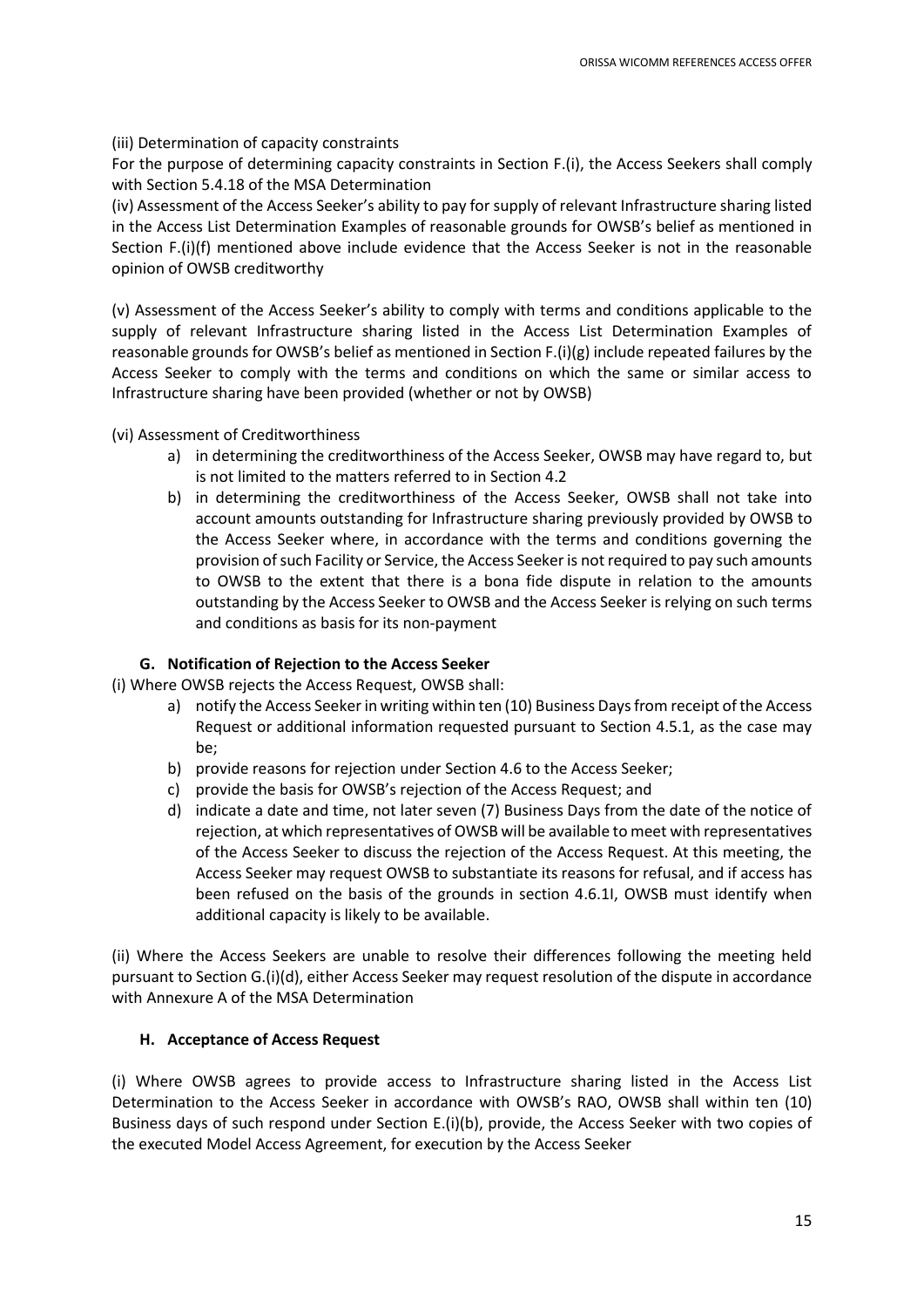(ii) Where the Access Seeker wish to negotiate an Access Agreement, the Access Seekers shall comply with the requirements in Sections 5.4.2, 5.4.4, 5.4.9 and 5.4.15 of the MSA Determination in negotiating and concluding an Access Agreement

(iii) OWSB will not be taken to have agreed to acquire the requested Facility listed in the Access List Determination until:

(a) a security sum has been provided in accordance with Section 5.A and 5.B; and

(b) an Access Agreement has been executed between the Access Seekers and the Access Agreement is registered with the Commission in accordance with Section 150 of the Act

# **PART 6 PROVISION OF INFORMATION**

- A. The obligations of each Operator to provide information to the Other Operator are subject to the MSA Determination and the requirements of confidentiality in the confidentiality agreement signed by the Operators.
- B. An Operator must provide the Other Operator on a timely basis with all agreed information reasonably required to determine rates and charges to be billed by each Operator to the Other Operator or by each Operator to its Customers.
- C. To the extent permitted by Malaysian law and any relevant guidelines or customer service standards in force pursuant to the Operator's respective Licence conditions, the Operators will exchange information and otherwise cooperate in relation to the prevention and investigation of fraudulent use or misuse of the Operator's respective Communications Services and the theft of the Operator's provided terminal equipment.
- D. Information provided under OWSB's RAO may only be used for the purpose for which it was given. Personal information about a Customer's credit worthiness, credit standing, credit history or credit capacity may only be used for the purposes permitted by, and in compliance with, Malaysian law.
- E. Information required to be provided under OWSB's RAO need not be provided if the recipient Operator has not established security measures that are adequate to protect the confidentiality of the information. If the recipient Operator does not observe such security measures or any of the information is used by it for any purpose other than the purpose for which it was given, the providing Operator may deny the recipient Operator further access to the information for the period during which the non-observance or non-conforming use continues on notice specifying the non-observance or non-conforming use. The Operators will co-operate to resolve the providing Operator's reasonable concerns so that information exchange can be resumed as soon as possible.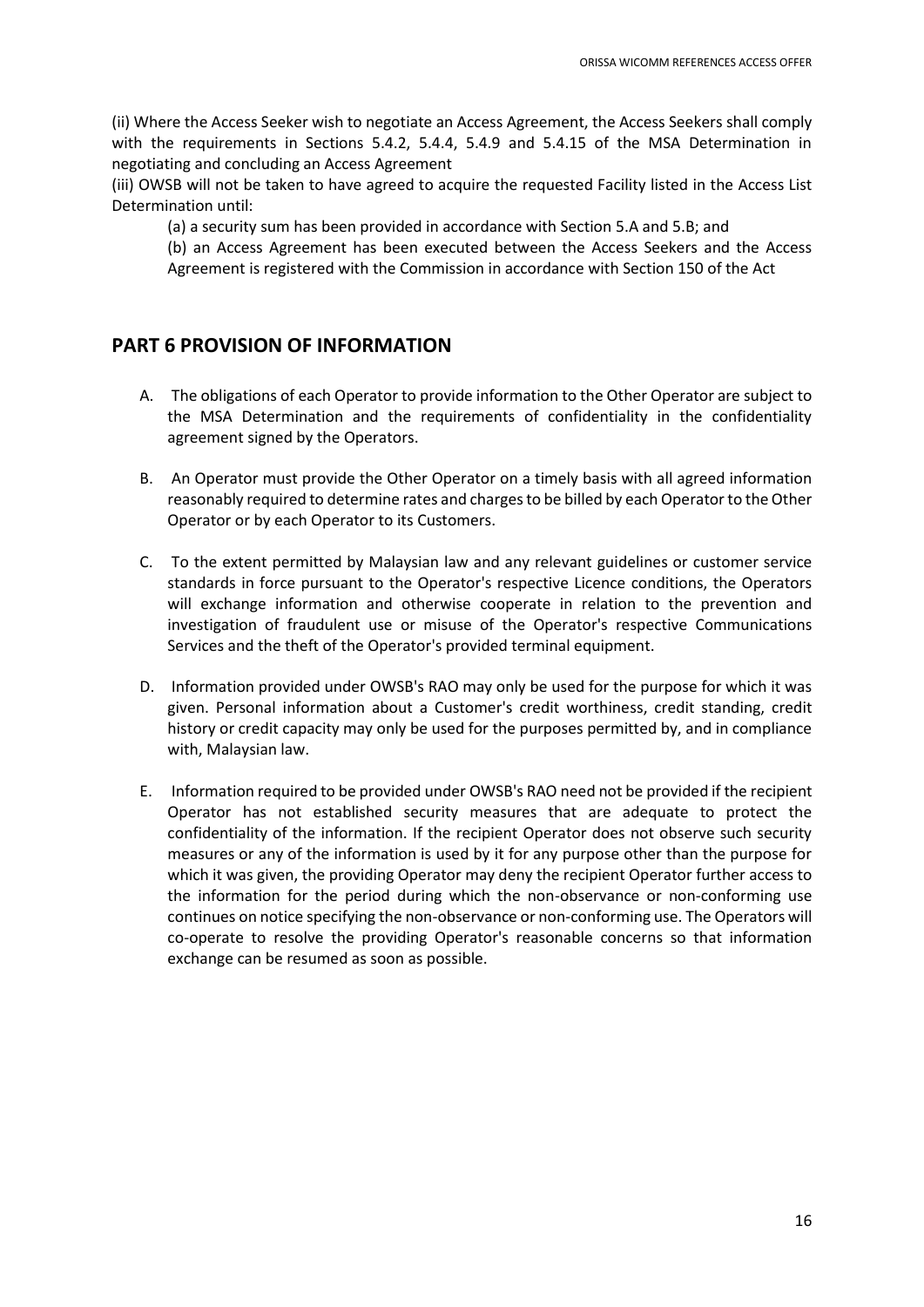F. (i) Subject to the Act and any subordinate legislation, nothing in the Access Agreement may be construed as requiring an Operator at any time to dis-close to the Other Operator information which is at the date when the Ac-cess Agreement comes into force, the subject of a confidentiality obligation owed to a third person unless the third person consents to such disclosure. Where the consent of a third person is required, the Operator holding the information must use its reasonable endeavours to obtain the consent of that third person. (ii)After the Access Agreement comes into force an Operator must use its best endeavours not to enter into any contract which would prevent it from making relevant information available to the Other Operator unless the contract include a term which permits the contracting Operator to make the information available if directed to do so by the Commission.

# **PART 7 BILLING AND SETTLEMENT OBLIGATIONS**

# **A. Billing and payment**

(i) This Section describes the billing and settlement procedures for all Services. (ii) A Service Schedule may contain billing and settlement arrangements that add to or amend this Section in respect of the relevant Service.

# **B. Billing**

(i) Unless agreed otherwise between the Parties, the Access Provider shall bill Charges in accordance with the billing Cycle. Each Bill will:

a) State charges in Ringgit Malaysia;

b) Show Charges payable for the Service provided in the last preceding calendar month (the "Billing Period"); unless otherwise agreed with the Access Seeker in the Access Agreement

c) Be accompanied by information as may be reasonably necessary for the Access Seeker to verify rates and charges contained in the Bill; and d) Be issued within 30 days following the Billing Period.

(ii) The Bill shall be sent to the Access Seeker at the Access Seeker's specified address. The Access Seeker may change the address by giving the Access Provider at least 20 Business Days' notice.

- a) The Access Seeker shall give the Access Provider information (including Call Information) required by the Access Provider to determine Charges For Services provided to the Access Seeker.
- b) The Access Provider will give the Access Seeker information (including Call Information) required by the Access Seeker to provide accurate and timely billing services to itself, its affiliates or other Operators.
- c) If the Access Seeker requests, the Access Provider will provide, in monthly trenches, an aggregated summary of billings for Services provided to the Access Seeker. (However, the Access Provider is not obliged to meet the request retrospectively.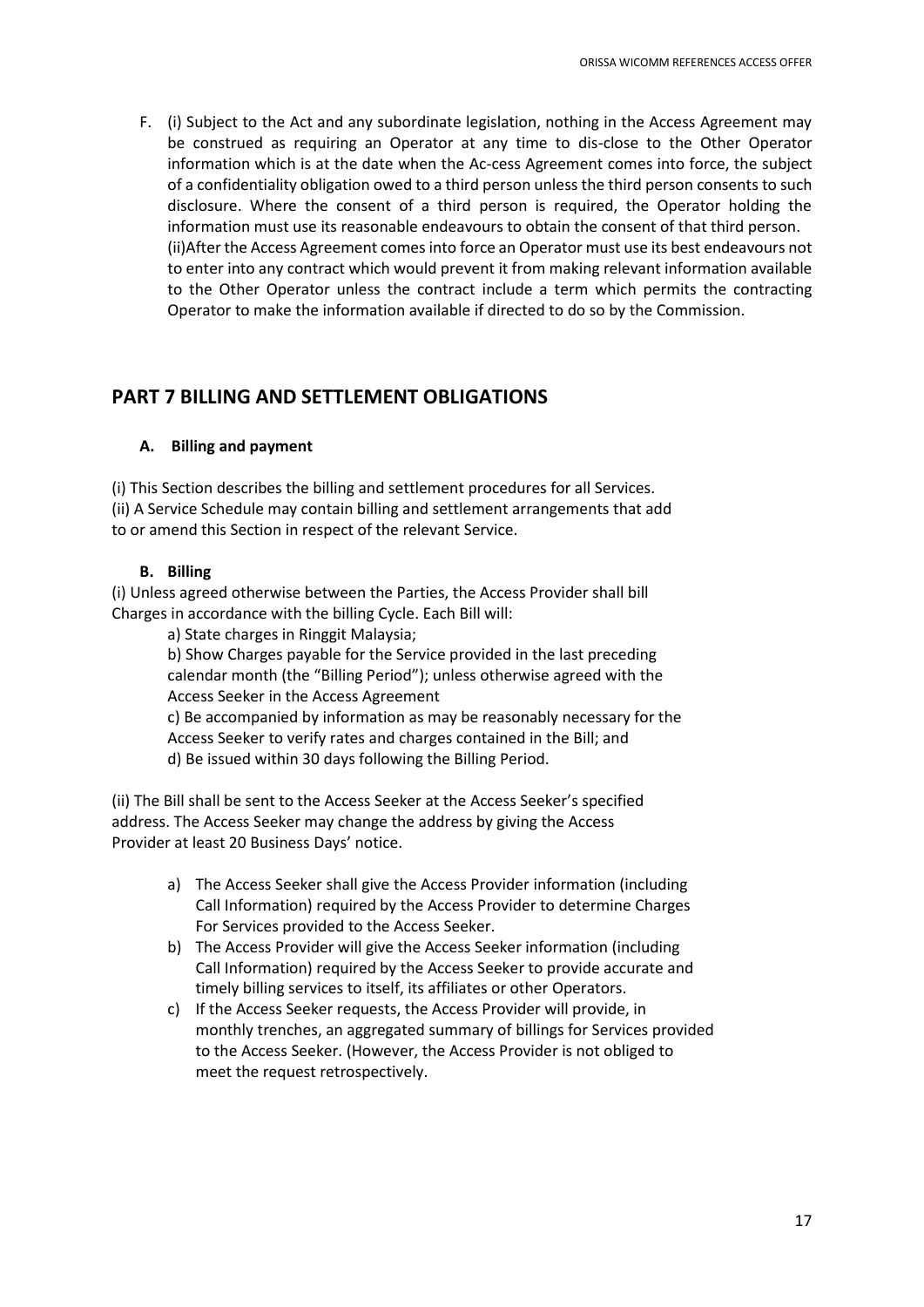- (iii)
- a) If the Access Provider is unable to obtain information required to determine the Charges that apply during a Billing Period, the Access Provider may determine the Charges on a provisional basis ("Provisional Charges") and issue the Bill based on the Provisional Charges the Provisional Charges must be clearly identified in the Bill.
- b) The amount of the Provisional Charges must not exceed:

i. the average amount of the Charges that were billed in respect of the relevant Service in the recent three Bills; or

ii. if there have not been three Bills in respect of those Charges, the amount of the Charges that were billed in the most recent Bill in espect of the relevant Service.

c) An adjustment to reflect the actual Charges incurred must be made in a subsequent Bill, as soon as practicable but no later than 3 months after the calendar month in which the Services were provided.

i. If an adjustment is not made within 3 months after the calendar month in which the services were provided, the Access Seeker may treat the Provisional Charges as the actual Charges.

ii. No interest is payable in respect of an adjustment, whether:

- By the Access Seeker (even if the actual Charges incurred are higher than the Provisional Charges); or
- By the Access Provider (even if the actual Charges incurred are lower than the Provisional Charges).

d) the Access Provider must not determine Charges on a provisional basis for more than three successive Billing Periods without the consent of the Access Seeker.

(iv) a) The Access Provider must bill all Charges within 3 months from the calendar month in which the Services were provided. The Access Seeker is not obliged to pay Charges that are billed after this timeframe except otherwise agreed.

b) The Access Provider may include omitted or miscalculated Charges from a bill in a later Bill, provided that:

i. the Access Provider is able to substantiate the Charges to the Access Seeker; and

ii. the inclusion is made:

- Within 2 months of the issuing of the original Bill being issued in which the omitted Charges should have been included or the miscalculated Charges were included; or - If not original Bill was issued, within 3 months from the calendar month in which the Services were provided.

(v) Party.

a) If the parties agree, the Party who made the error must reissue the Bill free of error.

b) If not, the Party who made the error must correct that error in the next Bill.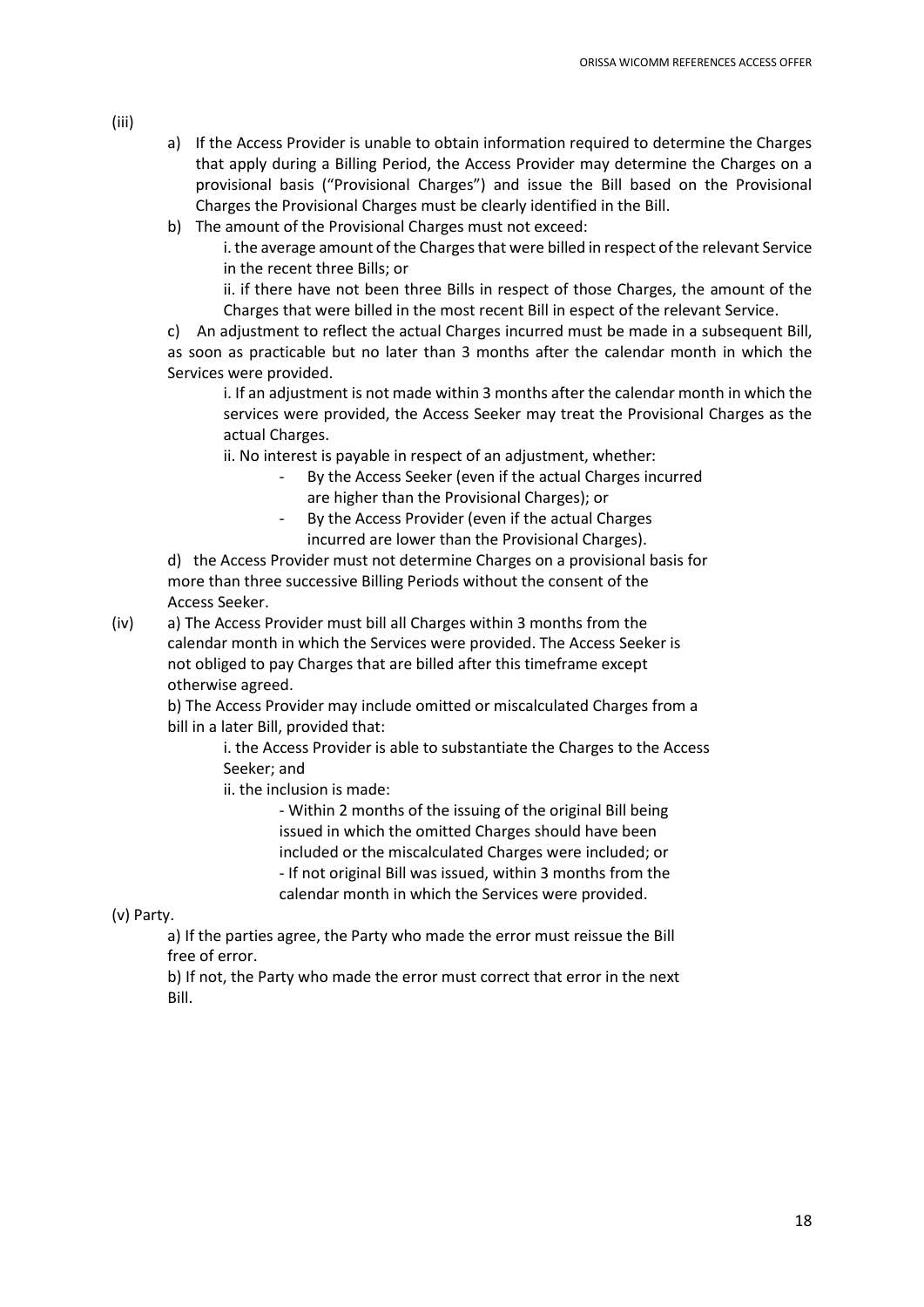## **C. Payment**

- (i) The Access Seeker must pay the amount due and owing by the Due Date.
- (ii) a) Bills must be paid by the Access Seeker in Ringgit Malaysia by one of the
	- following method:

i. electronic funds transfer to the Bank Account designated by the Access Provider which shall be specified by the Access Provider in writing; or

ii. by bank cheque to the Bank Account designated by the Access Provider which shall be specified by the Access Provider in writing, for the purpose of this sub-clause, the Access Provider shall have the sole discretion to determine the primary method of Bill payment to be complied with by the Access Seeker and the Access Provider shall notify the Access Seeker of the same. The primary method of Bill payment shall be complied with by the Access Seeker at all times unless it is not possible to do so in which case, the Access Seeker must notify the Access Provider within one (1) day after the Bill payment is made using the secondary method.

b) Payment of an amount is received:

i. if payment is by electronic funds transfer – when the amount is shown as having been deposited in the Bank Account; and

ii. if payment is by bank cheque – when the cheque is received by the Access Provider, and the bank cheque is cleared and funds are deposited in the Bank Account

c) On the day a payment is made, the Access Seeker must send the Access Provider a statement specifying the details of the Bill in respect of which the payment is made ("Remittance Advice").

d) If a Remittance Advice is not provided, the Access Provider may allocate the payment to any amount payable to the Access Provider by the Access Seeker which is not the subject of Billing Dispute. The Access Provider must notify the Access Seeker of any such allocation.

(iii) a) The Access Provider may charge the Access Seeker interest calculated in the manner specified in the MSA on any overdue amount as follow;

i. the entire Bill amount, if the bill is not in dispute; or

ii. the entire Bill amount, if the Bill is in dispute but the Billing

Dispute Notice was not submitted to the Access Provider

within the time period specified in clause 3.5 or does not meet

the requirements of clause 5.E of this Section.

b) If the Bill is in dispute and upon resolution of the dispute, the disputed amount determined to be valid ("Overbilled Amount"):

i. is more than the amount previously withheld by the Access Seeker, the Access Provider shall refund the Access Seeker the difference ("Refundable Difference") calculated by deducting the amount withheld by the Access Seeker from the Overbilled Amount. The Access Provider shall pay interest on the Refundable Difference.

A. Interest on the Refundable Difference payable by the Access Provider shall be calculated: -

a.a from (and including) the day the Access Seeker had paid the Refundable Difference was refunded to the Access Seeker; and

a.b at the interest rate specified in the MSA is less than the amount previously withheld by the Access Seeker, the Access Seeker shall pay the Access Provider the difference ("Payable Difference") calculated by deducting the Overbilled Amount from the amount withheld by the Access Seeker. The Access Seeker shall pay interest on the payable Difference.

A. Interest on the Payable Difference payable by the Access Seeker shall be calculated: -

19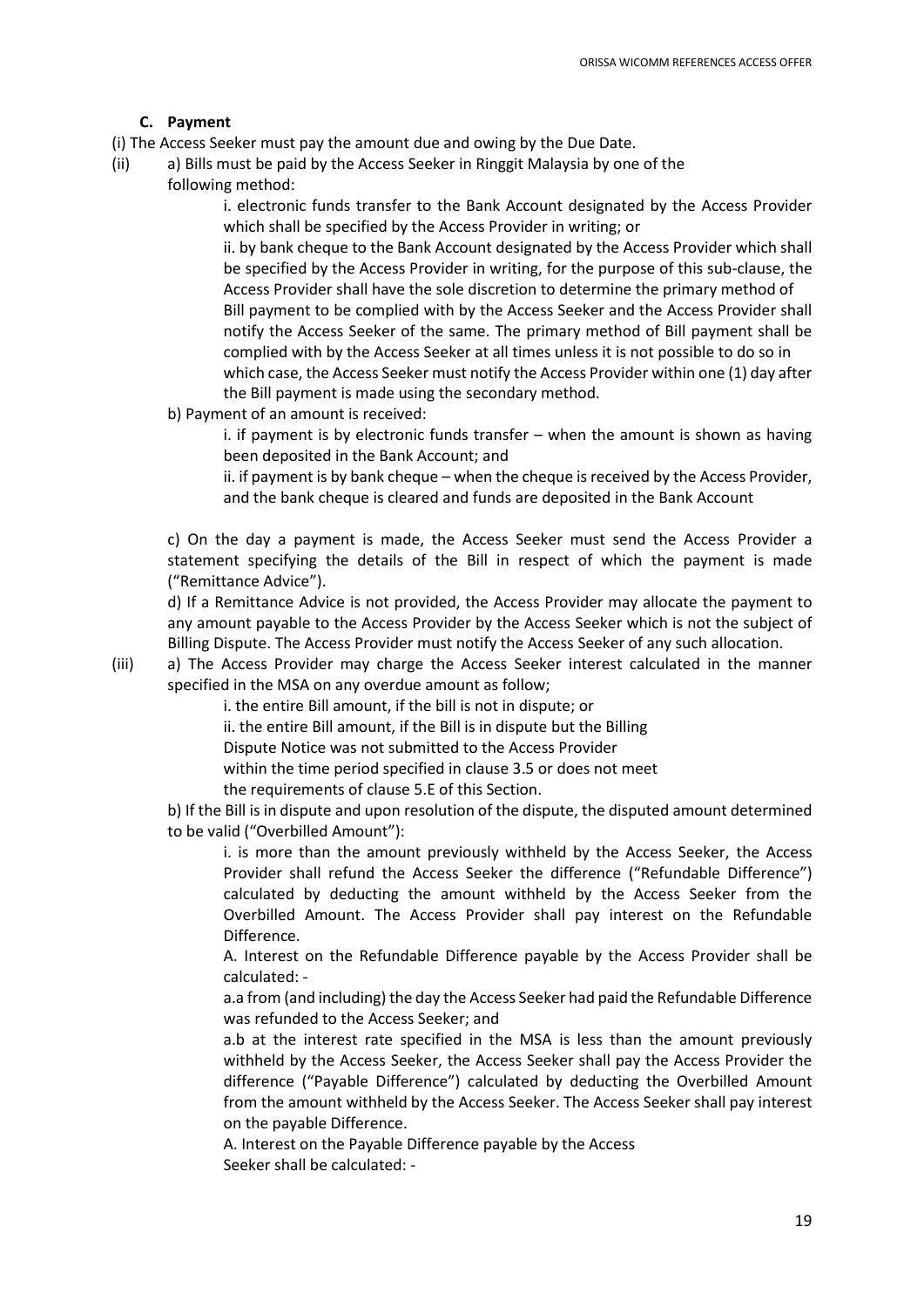a.a from (and including) the original due date of the Bill to (but excluding) the day the Access Seeker pays the Payable Difference; and a.b at the interest rate specified in the MSA.

c. Where the Access Seeker has paid the Bill but subsequently notifies the Access Seeker of a Billing Dispute in relation to that Bill within the Billing Dispute Notification Period, the Access Provider is not obliged to refund the sum paid or part thereof until the Billing Dispute is resolved.

(iv) Unless otherwise agreed, Bills must be paid in full without set-off, counterclaim or deduction.

(v) a) the Access Seeker may withhold payment of any amounts disputed in good faith by the Access Seeker (which shall be confirmed by the Access Provider) if: i. the Access Seeker notifies the Access Provider's Billing Representative within 21 days from the day the Bill is received; and ii. the notification is accompanied by a complete Billing Dispute Notice which shall contain complete and accurate information as specified in sub-clause 4.5 below. b. If a complete and accurate Billing Dispute Notice is not lodged with the Access Provider's Billing Representative within 21 days from the day the Bill is received, the Access Seeker must pay the Bill in full before lodging a Billing Dispute Notice (which must in any event be lodged within the Billing Dispute Notification Period specified in clause 4.3). If not, the Access Provider may: i. treats any amounts withheld as amounts that are not in dispute; and ii. reject any Billing Dispute Notice lodged 21 days after the day the Bill is received unless the amounts in dispute are paid in full.

(vi) On resolution of a Billing Dispute, any sum to be paid or refunded must be paid or refunded (with interest) within 14 days of the resolution of the Billing Dispute and in the manner as provided in clause 6.23 above.

## **D. Billing Dispute Resolution**

(i) The Access Seeker may direct enquiries relating to billing, collecting and settlement arrangements to the Access Provider's Billing Representative.

(ii) The Access Seeker may submit a Billing Dispute Notice where it has reasonable grounds to believe that an error has arisen because;

a) the Access Provider's billing system is, or has been, defective or inaccurate in respect of recording calls;

b) there is, or has been, a discrepancy between the Bills in dispute and the records generated by the Access Seeker's billing systems;

c) there is, or has been, fraud perpetrated by the Access Provider; or

d) the Access Provider has made some other error in recording calls or

calculating Charges which are the subject of the Billing Dispute.

(iii) The Access Seeker must submit a Billing Dispute Notice within the following periods ("Billing Dispute Notification Period"):

a) if the Billing Dispute relates to Charges – within 30 days of the Bill Date; b) the Access Provider is not obliged to accept a Billing Dispute Notice that is submitted outside the Billing Dispute Notification Period specified in this clause 6.33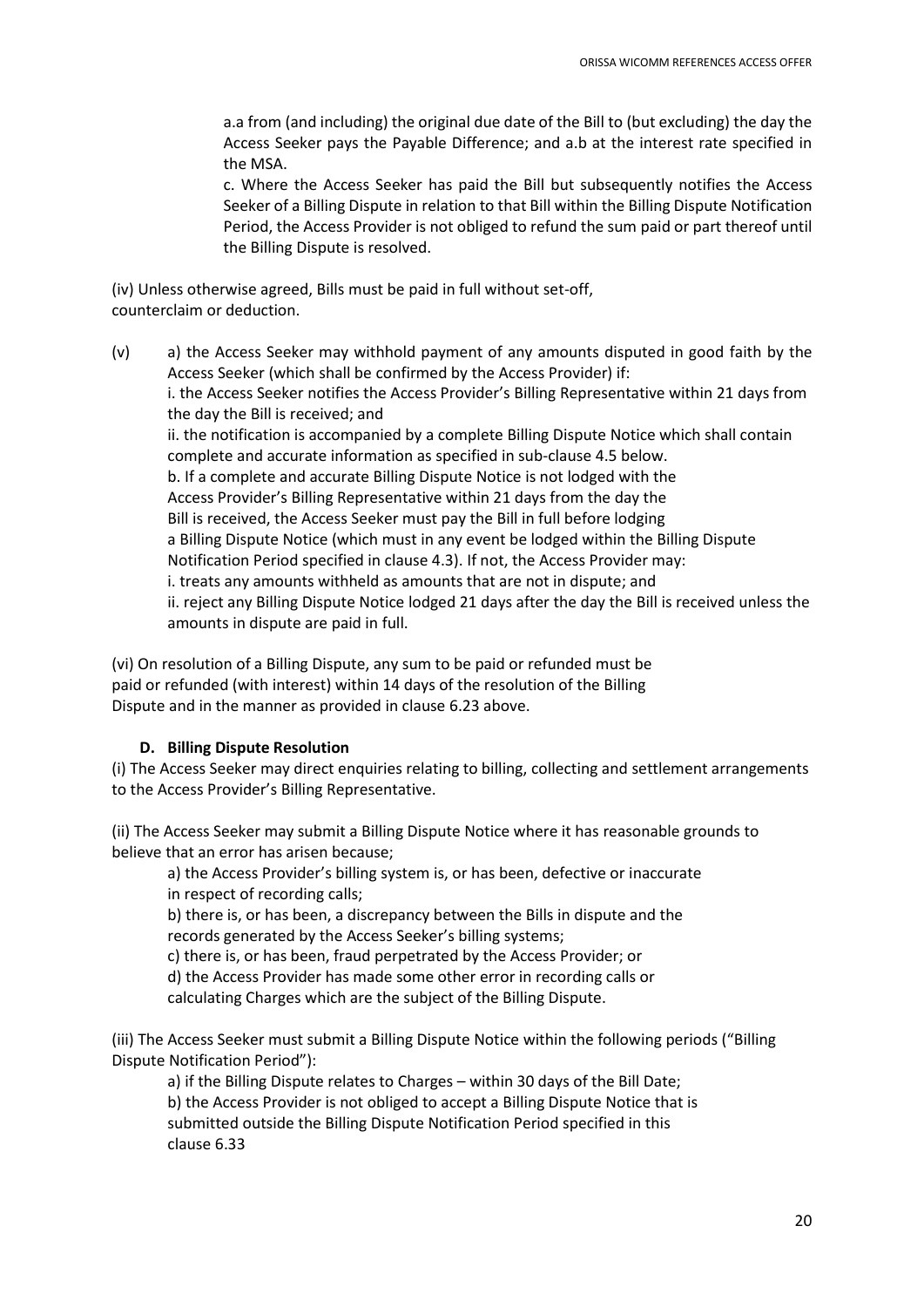(iv) For the avoidance of doubt and notwithstanding clauses 4.A and 4.B of this Section, the Access Seeker may only withhold payment of a Bill as provided for in clause 3.E of this Section.

(v) The Billing Dispute Notice must specify:

- a) the reason for the Billing Dispute;
- b) the amount in dispute; and

c)details required to identify the relevant Bill and Charges in dispute including:

i. the Access Seeker's account number;

ii. the Bill reference number;

- iii. the Bill date;
- iv. the Bill amount; and
- v. billing verification information; and

d) evidence to substantiate the Billing Dispute, including (where applicable) the Access Seeker's outgoing traffic report, indicating the relevant traffic data that is in dispute.

(vi) The parties must use reasonable endeavours to resolve any Billing Dispute promptly and in any event within:

> a) 30 days from the date on which the Billing Dispute Notice in receive; or b) such longer period as requested by one party (giving reason for that request) and agreed to by the other party, ("Negotiation Period"). For clarification between the parties, the Access Provider is not obliged to refund any of the disputed amounts until the Billing Dispute is resolve in accordance with sub-clause C(iii)(c) of this Section. In the event the Billing Dispute is resolved under the Billing Dispute Resolution, any amount to be paid or refunded by the relevant Party shall follow the procedures set by subclauses C.(iii)(b) and C.(vi) of this Section.

(vii) To the extent a Billing Dispute notified under this clause involves a dispute with and International Correspondent of the Access Provider, the Dispute Resolution Procedure is suspended for a reasonable period of time pending resolution of the dispute with that International Correspondent. As a general rule, the period of suspension will not exceed 120 days. However, the parties recognize that some Billing Disputes with International Correspondents may take longer to resolve. If this happens, the billing party must promptly inform the other party of the likely period required for resolution.

(viii) a) At the end of the Negotiation Period, either party may notify the other party:

i. stating why it is not satisfied with the progress of the Billing Dispute; and

ii. seeking escalation of the Billing Dispute.

b) Each party must appoint a representative who has authority to settle the Billing Dispute. The representatives must:

i. meets as often as they reasonably deem necessary to discuss Billing Dispute;

ii. negotiate in good faith to resolve the Billing Dispute; and

iii. meet all reasonable requests for relevant information made by either party to the other.

c) If the party are unable to resolve any Billing Disputes within 30 days from any date as might be agreed under sub-clause 4.F, either party may refer the Billing Dispute to the Commission for resolution under the Act and the decision of the Commission or in the event of an appeal from the decision of the Commission, the decision of the Appeal Tribunal, shall be final and binding on the parties.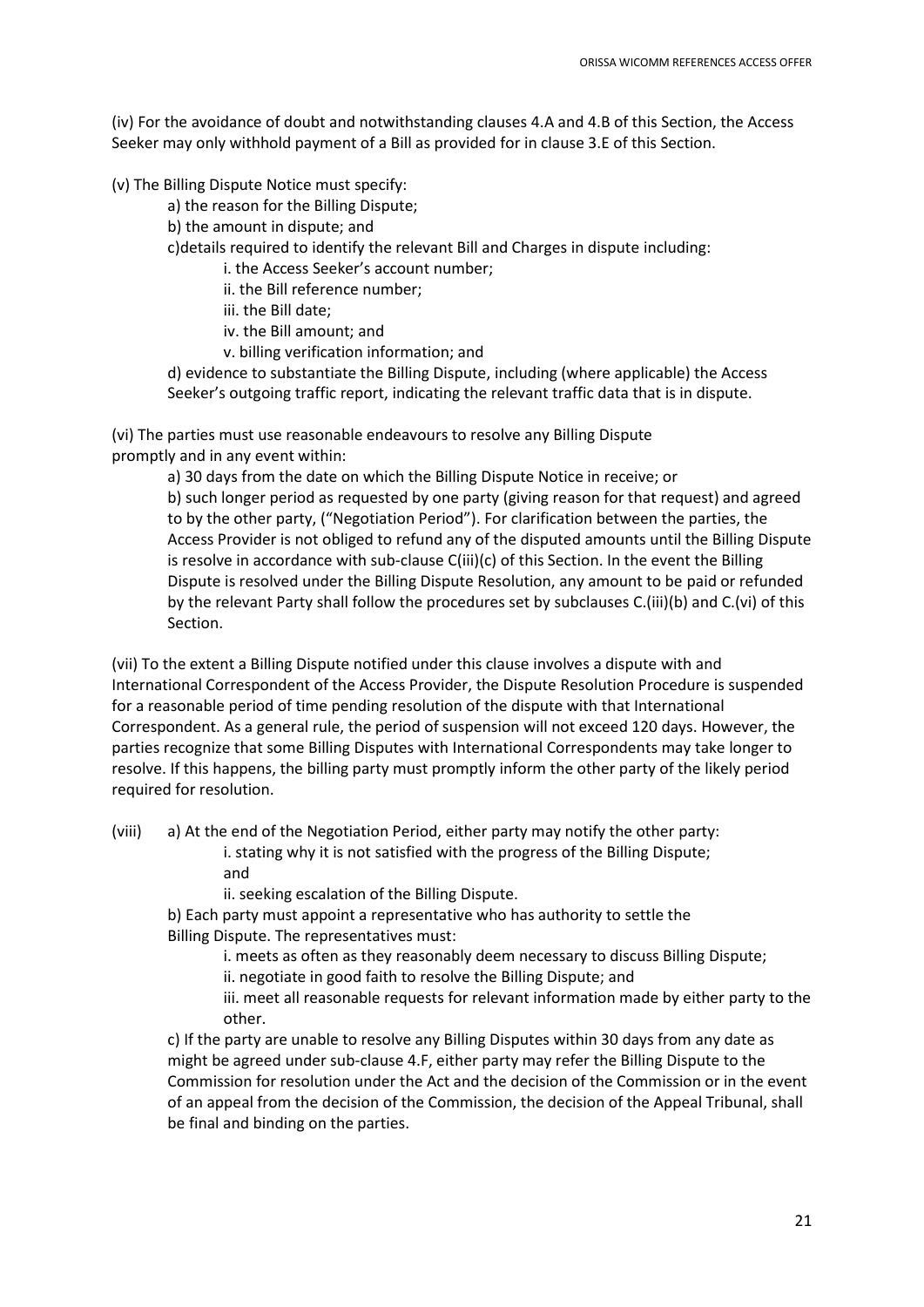(xi) Either party is free to pursue any other remedy in law or equity that may be available to that party at any time during the progress of negotiations over the Billing Dispute.

# **PART 8 –TERMINATION, SUSPENSION AND OTHER PROVISIONS**

# **A. Term**

The Operators shall enter into an Access Agreement for a term of no less than 3 years from the execution date of the said Access Agreement.

# **B. Termination**

Subject to Section E, OWSB may terminate an Access Agreement or part thereof if any of the circumstances referred to in Section B(a), B(b) or B(c) below apply and OWSB has notified the Access Seeker of its intention to terminate the Access Agreement: -

a) the Access Seeker has materially breached the Access Agreement and OWSB has notified the Access Seeker that it will terminate the said agreement in no less than one (1) month if the Access Seeker does not remedy its breach by the end of that period; or

b) the Access Seeker is subject to a winding up order (whether compulsorily or voluntarily) or cease to trade in normal course of business or become insolvent or a receiving order has made against it or has entered into any agreement or composition with or assignment for the benefit of its creditors or the Access Seeker's assets are subject of any form distress or execution or any analogous insolvency event related to the Access Seeker has occurred in any jurisdiction ; or

c) a Force Majeure has continued for a period of more than three (3) months.

d) OWSB shall forward to the Commission a copy of the notice of termination at the same time as providing the notice of termination to the Access Seeker. For clarifications, a notice to be given under this subsection B is in addition to the notice required under subsection E of this RAO

# **C. Change In Law**

Where the continued operation of the Access Agreement or access to any Access Service(s) provided by OWSB is or will be unlawful (as a result of a legislative change), the Access Seeker and OWSB shall meet within 5 Business Days of becoming aware of the relevant change in law to review whether access to the relevant Access Service(s) may be provided by OWSB on different terms and conditions (which are acceptable to the Access Seeker). If the Operators cannot agree to the provision of access on different terms and conditions, OWSB may terminate the provision of access to the relevant Access Service(s).

## **D. Suspension**

Subject to Section E, OWSB may only suspend access to any Access Ser-vice(s) in the following circumstances:

a) the Access Seeker is in breach of a material obligation and fails to remedy such breach within thirty (30) days of receiving written notice from OWSB to remedy such breach;

b) the Access Seeker's Facilities materially adversely affect the normal oper-ation of OWSB's Network or are a material threat to any person's safety;

c) the Access Seeker's Facilities or the supply of Access Service(s) pose an imminent threat to life or property of OWSB, its employees or contractors;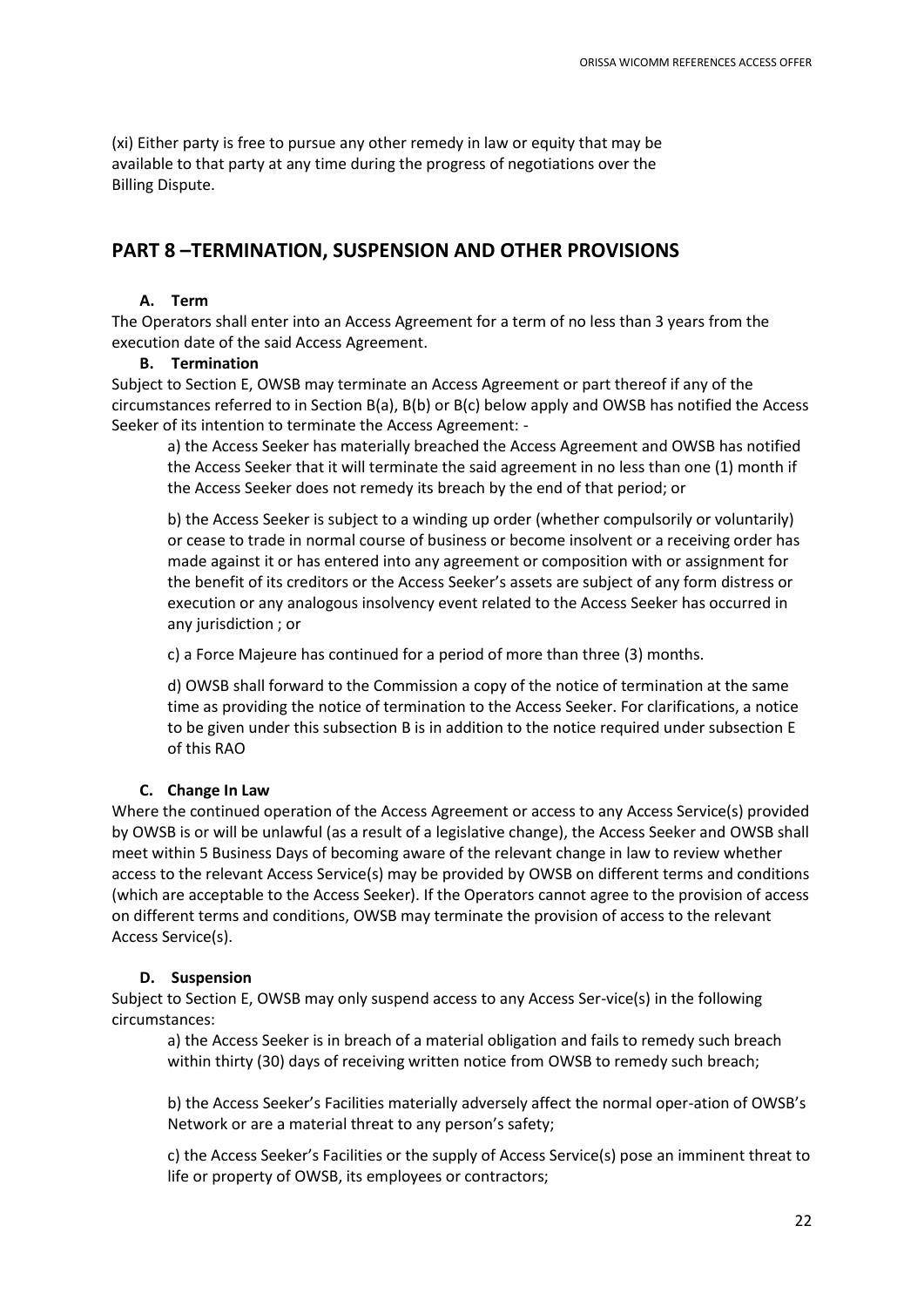d) the Access Seeker's Facilities cause material physical or technical harm to any Facilities of OWSB or any other person;

e) where the Access Seeker has failed to pay Invoices in accordance with Chapter 6 of this RAO (and subject to any right that the Access Seeker has under Chapter 6 of this RAO to dispute any amount in an invoice);

f) where the Access Seeker has failed to provide the new security amount under subsection K, L and Section 4.C of this RAO

g) where Force Majeure applies; or

h) the Access Seeker breaches any laws, regulations, rules or standards which has a material adverse effect on OWSB or the provision by OWSB of Ac-cess Service(s) under the Access Agreement.

For the purposes of this Section D, OWSB must provide the Access Seeker five (5) Business Days' notice in writing, including written reasons, prior to sus-pending access to any Access Service(s). OWSB shall forward to the Commission a copy of the notice of suspension at the same time as providing the no-tice of suspension to the Access Seeker. For clarification, a notice to be given under this subsection D is an addition to the notice required under subsection E.

#### **E. Notice**

Prior to terminating or suspending or seeking to materially vary an Access Agreement or access to any Access Service(s) provided under it, OWSB must notify the Commission in writing of the action it proposes to take and the rea-sons why such action is appropriate. OWSB shall not terminate, suspend or seek to materially vary the Access Agreement or access to any Access Service(s) until such time and on such conditions, as the Commission may specify. OWSB :

a) Shall give effect to the proposed termination, suspension or material variation with Commission's written consent and subject to any time delay or any conditions which the Commission may specify (if any)

b) must not give effect to the termination, suspension or material variation un-less OWSB has received written consent from Commission to such termination, suspension or material variation; and

c) shall take all steps practicable to minimize disruption, inconvenience to the Customer to the Access Seeker, including providing the Access Seeker with a reasonable period to make alternative arrangements prior to the termination or suspension of the Access Agreement or access to the Access Service provided under it

## **F. Undertakings**

If the parties to an Access Agreement adopt the terms and conditions specified in an undertaking that has been registered with the Commission in accordance with the Act, the parties must notify the Commission within five (5) Business Days of such adoption. In such circumstances, the terms and conditions of the Access Agreement will continue to be in force for the remainder of the term of that Access Agreement, even if the access undertaking is with-drawn or expires prior to the expiry of that term.

#### **G. Post-termination fees**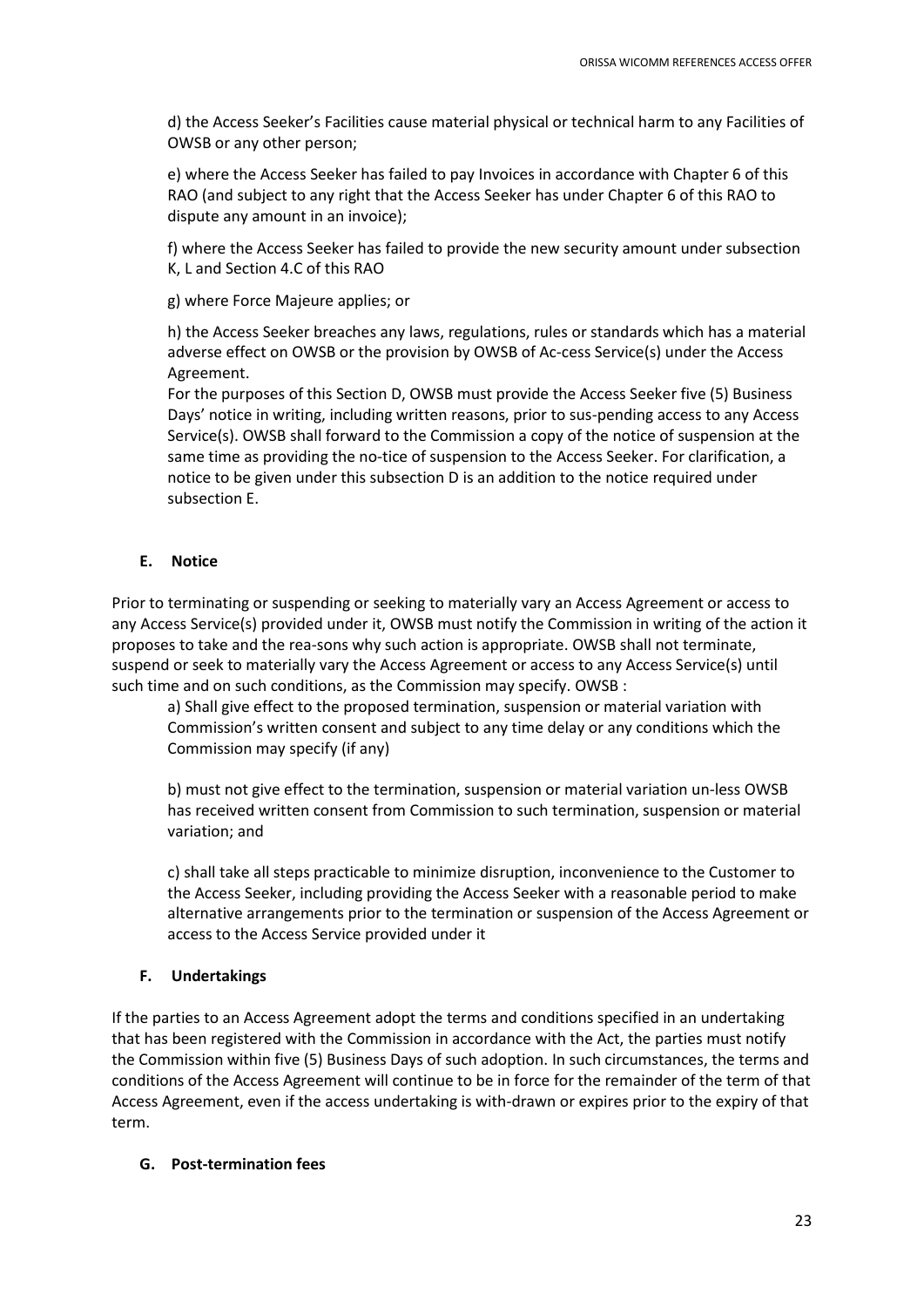OWSB shall not recover any additional charges, costs or expenses on termination or suspension of an Access Agreement or access to any Access Service(s) provided under it except:

a) Charges invoiced in arrears and not yet paid; or

b) Subject to Clause K of this Chapter 8, charges arising during an applicable minimum contractual period (as described in Section A above), provided that:

i. such charges must be reduced to reflect any cost savings from OWSB not having to supply the Access Service to the extent that they have been terminated or suspended; and

ii. OWSB must use reasonable endeavour to mitigate its cost of termination or suspension and maximize cost savings under paragraph G.b(i) above.

# **H. Upfront charges refund**

On termination of an Access Agreement or access to any Access Service(s) provided under it, OWSB shall refund to the Access Seeker all amounts paid in advance to the extent that the amount (or part of the amount calculated on a pro-rata basis) relate to the period after the date of effect of such termination.

## **I. Deposits and guarantees**

Notwithstanding the obligation in subsection H, OWSB shall:

a) within two (2) months of termination of the Access Agreement refund to the Access Seeker any deposit paid (without interest) provided all other amounts payable by the Access Seeker to OWSB have been paid; and

b) Immediately upon termination of the Access Agreement unconditionally waive any rights under any guarantees provided by the Access Seeker except in respect of amounts payable by the Access Seeker to OWSB as at the date of termination.

## **J. Intellectual Property Rights**

The Operators agree not to use any patent, trade mark, trade name, house mark, service mark, designs, copyright, database rights, know-how and any other type of intellectual property rights belonging to the Other Operator or any of its affiliates without the prior written consent of the Other Operator for purposes including but not limited to any advertising, publicity releases or sales presentations.

## **K. Security Review**

An Operators shall only vary the amount and type of any security requirement imposed on another Operator:

a) a maximum of once in any twelve (12) months period;

b) if there is material increase in the credit risk to the Operator due to changes in either or both of the circumstances under paragraph 4.3.1(i) and 4.3.1(ii) of this RAO; and

c) if the Operator determines, acting reasonably, that the variation will materially reduce or removed the increased of credit risk

If the amounts contained in invoices are disputed in good faith, this will constitute a material increase in the credit risk to the Operator for the purpose of paragraph 7.11(b) above.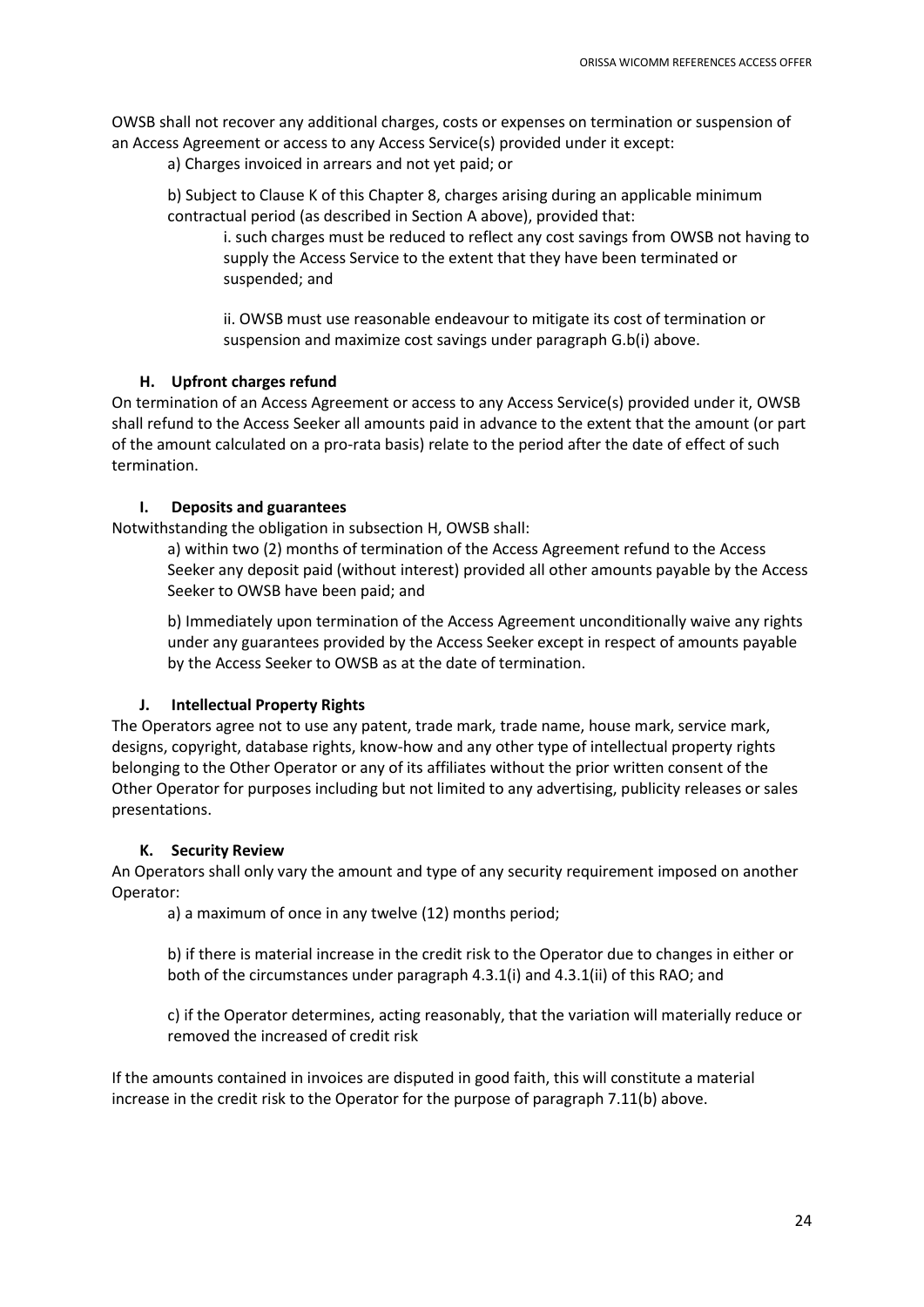## **L. Additional Security**

For the purpose of subsection 7.11 above, an Operator may only re-quest additional or substitute security from another Operator in manner consistent with subsection 4.3 of this RAO. If the other Operator was making a new Access Request under subsection 5.3 of this RAO

## **M. Force Majeure**

(i). If a Party ("Affected Party") is prevented from performing any of its mate-rial obligations under this Agreement (but shall not include any of the Customer's payment obligations) by reason of Force Majeure, it must immediately notify the other Party ("Other Party") in writing of the circum-stances constituting the event of Force Majeure and must keep the Other Party regularly informed of the progress in resolving the event of Force Majeure and use all reasonable steps to minimize the adverse effects of the event of Force Majeure on the performance of its obligations under this Agreement.

7.13.2. If the delay in performance or non-performance of the Affected Party's ob-ligations due to the event of Force Majeure is continuous for a period of 90 days from the date of the Affected Party's written notification under Section 7.2(c), then either Party shall have the right to terminate this Agreement with immediate effect and neither Party shall have any claim against the other in respect of such termination save for antecedent breaches.

# **7.14. Review**

7.14.1. If:-

a) the Minister issues a direction or determination relating to the subject matter of this Agreement;

b) the Commission issues a direction or determination relating to the subject matter of this Agreement;

c) there are any amendment, changes or modifications to the Act, its subsidiary legislation and the instruments issued thereunder, including but not limited to the Access Pricing Determination and the MSA Determination and the Access List, which relates to the subject matter of this Agreement;

d) enactment of new laws and regulations which relates to the subject matter of this Agreement;

e) the registration, determination, promulgation, issue, amendment or replacement of any industry code with which an Operator is required or obliged to comply;

f) if a condition of an Operator's Licence is amended or deleted or a new condition is imposed which relates to this Agreement; or

g) by agreement of each of the Operators,

the Operators agree to review the Agreement as soon as practicable in good faith. Where the changes referred to in paragraphs (a) to (g) above affect this Agreement, the Operators shall negotiate, as soon as practicable and in good faith, such amendments to this Agreement as are necessary or appropriate to ensure compliance with such changes.

7.14.2. The obligation to negotiate set out in Conditions 7.14.1 commences promptly after delivery of a notice from one Operator to the other Opera-tor setting out in reasonable detail, the amendments sought.

## **7.15. Governing Law**

This RAO shall be governed by and interpreted in accordance with the laws of Malaysia.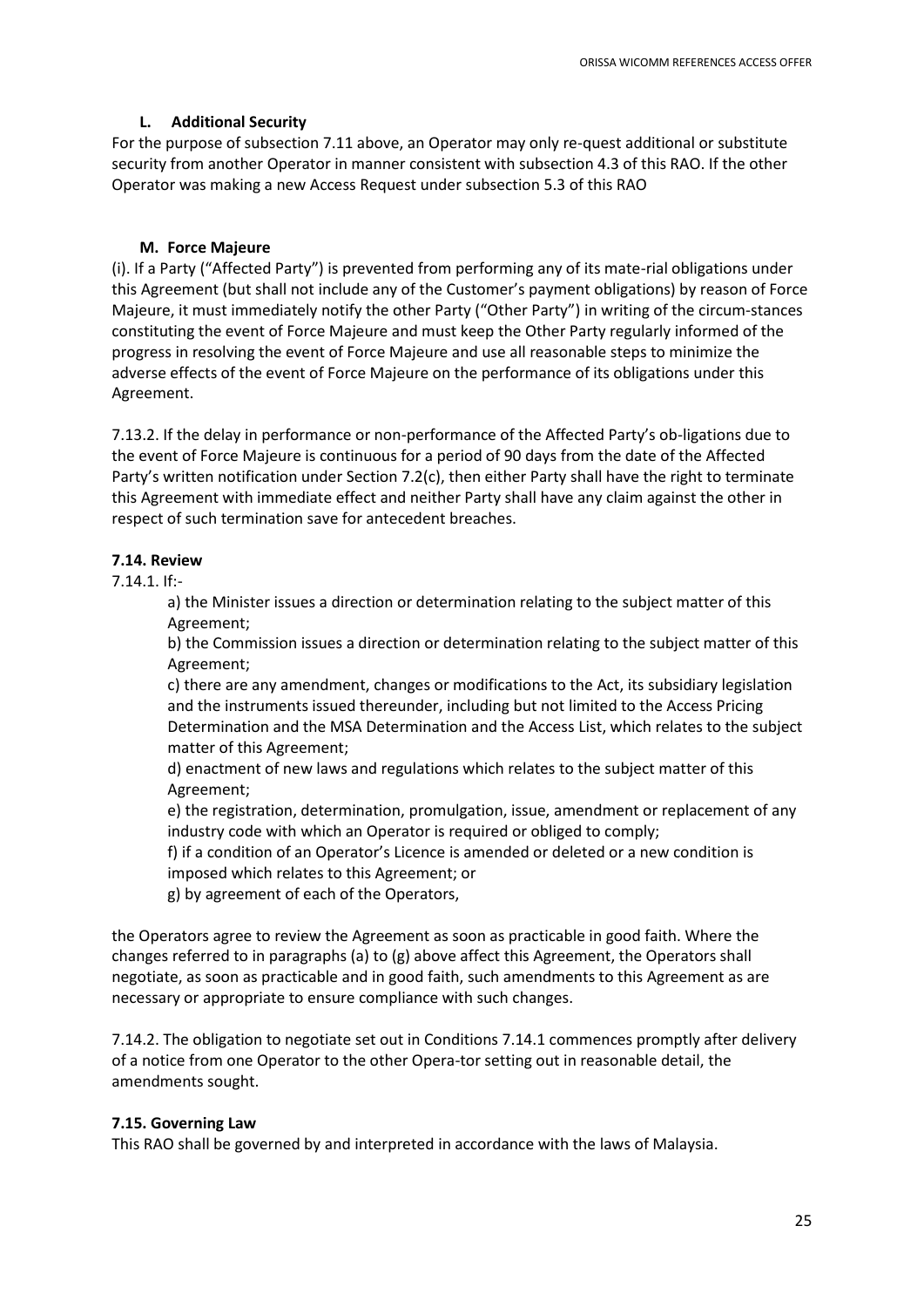## **7.16. Assignment**

Neither party shall be entitled to assign, transfer or novate any of its rights, ob-ligations or liabilities without the prior written consent of the other party.

# **SCHEDULE A**

# **SERVICE DESCRIPTION PART I – INFRASTRUCTURE SHARING**

# **1. General**

1.1 Part I of schedule A sets out the terms and conditions which are applicable to Infrastructure Sharing.

# **2. Pre-Requisites for Applying for Infrastructure Sharing**

2.1 OWSB shall not be obliged to provide to Access Seeker Infrastructure Sharing for the Designated and associated Tower Sites unless :

a) OWSB is the legal owner of the tower

b) The Access Seeker has the appropriate licences from the relevant authorities to operate the service for the purpose for the equipment is to be installed; and c) There is no space constraint

## **3. Infrastructure Sharing**

3.1 OWSB agrees to provide Infrastructure Sharing at the designated tower to the requesting Access Seekers in accordance with the terms of Master Agreement initially entered into between OWSB and other Access Seeker. The terms and conditions for technical matters are also spelled out in the said Master Agreement.

3.2 The Access Seekers shall publish on its website and keep updated a list of the Designated Tower leased from OWSB

3.3 Duration of Infrastructure Sharing

3.3.1 Infrastructure Sharing at a designated Tower or agreed between the Access Seekers, shall be for an Initial Period of five (5) years with an option to renew for three (3) successive terms of five (5) years each up to a maximum of fifteen (15) years ("Renewal Term").

3.3.2 The term of the Infrastructure Sharing shall commence on the date ("Handover date")

a) The Access Seeker agrees to commence Infrastructure Sharing b) The Access Seeker takes physical possession of the shared space ("Shared Space") at the Designated Tower or Associated Tower Site, after informing OWSB the exact location of the equipment/antenna.

## **4. Access Seeker's Obligations**

4.1 The Access Seeker shall be responsible for and bear the cost of all electricity utilized by the Access Seeker at the Shared Space. OWSB shall provide the access for power supply and assist the Access Seekers for its own individual meter.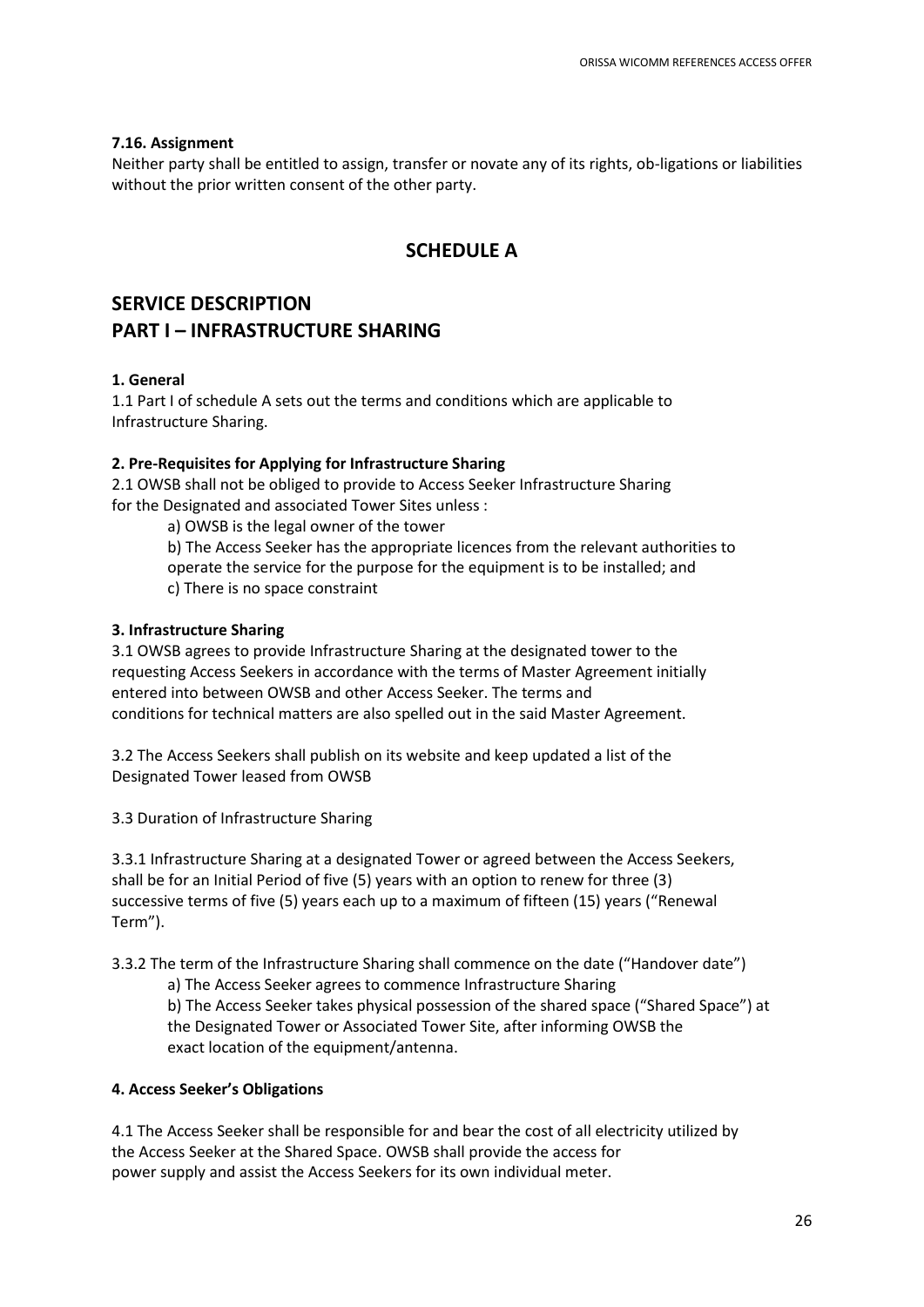#### 4.2 Installation of Equipment

4.3 The Access Seeker shall only be permitted to install its equipment, system and/or devices on the Shared Space and shall not be permitted to install any other party's equipment, system and/or devices on the Shared Space without the prior written approval of OWSB

#### 4.4 Safety and health and Security Procedures

4.5 The Access Seeker shall comply with the provisions and requirements of the occupational safety and Health Act 1994 ("OSHA"). These provisions include the usage of personal protective equipment such as safety helmet, safety boots, safety goggles and other safety gadgets as prescribed by OSHA.

4.6 The Access Seeker shall exercise due care in the execution of their work so as to prevent accidents and are required to report any incidents including but not limited to accidents as a result of their works to OWSB within twenty-four (24) hours from the time of the occurrence.

4.7 The Access Seeker shall comply and cause its employees, agents and contractors to comply with all guidelines, rules and regulations issued by OWSB from time to time on site access and security procedures with respect to access to and use of the Shared Space. Further the Access Seeker shall ensure the security of its Shared Space is such that no unauthorized person shall enter the Shared Space.

#### 4.8 Sub-letting and Assignment

4.9 The Access Seeker shall not at any time sub-let, assign or lease the Shared Space to the others.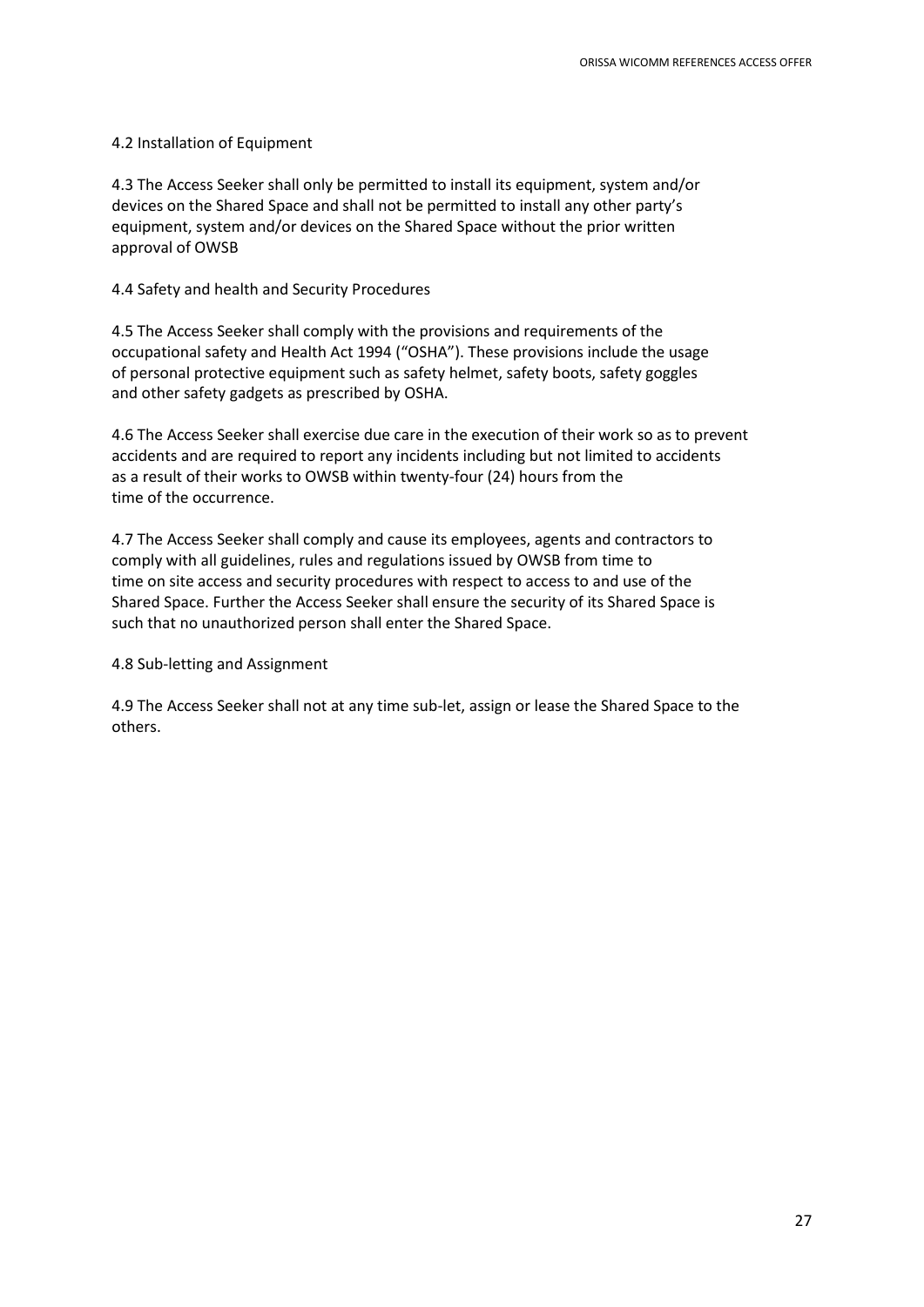# **SCHEDULE B**

# **ACCESS SEEKERS PLANNING INFORMATION & CHARGES**

# **ACCESS SEEKERS PLANNING INFORMATION SITE NAME**

| <b>TOWER HEIGHT</b>  |                 |
|----------------------|-----------------|
| <b>TYPE OF TOWER</b> |                 |
| <b>DATE</b>          |                 |
| <b>COORDINATE</b>    |                 |
| <b>LONGITUDE</b>     | <b>LATITUDE</b> |
|                      |                 |

| <b>ACCESS SEEKERS</b>   | <b>ANTENNA</b><br><b>QUANTITY</b> | <b>ANTENNA</b><br><b>AZIMUTH</b> | <b>ANTEN</b><br><b>NA SIZE</b> | <b>ANTENNA</b><br><b>HEIGHT</b> | <b>CABLE</b><br><b>TYPE</b> | <b>CABLE</b><br><b>LENGTH</b> |
|-------------------------|-----------------------------------|----------------------------------|--------------------------------|---------------------------------|-----------------------------|-------------------------------|
| <b>ACCESS SEEKERS 1</b> |                                   |                                  |                                |                                 |                             |                               |
| <b>ACCESS SEEKERS 2</b> |                                   |                                  |                                |                                 |                             |                               |
| <b>ACCESS SEEKERS 3</b> |                                   |                                  |                                |                                 |                             |                               |